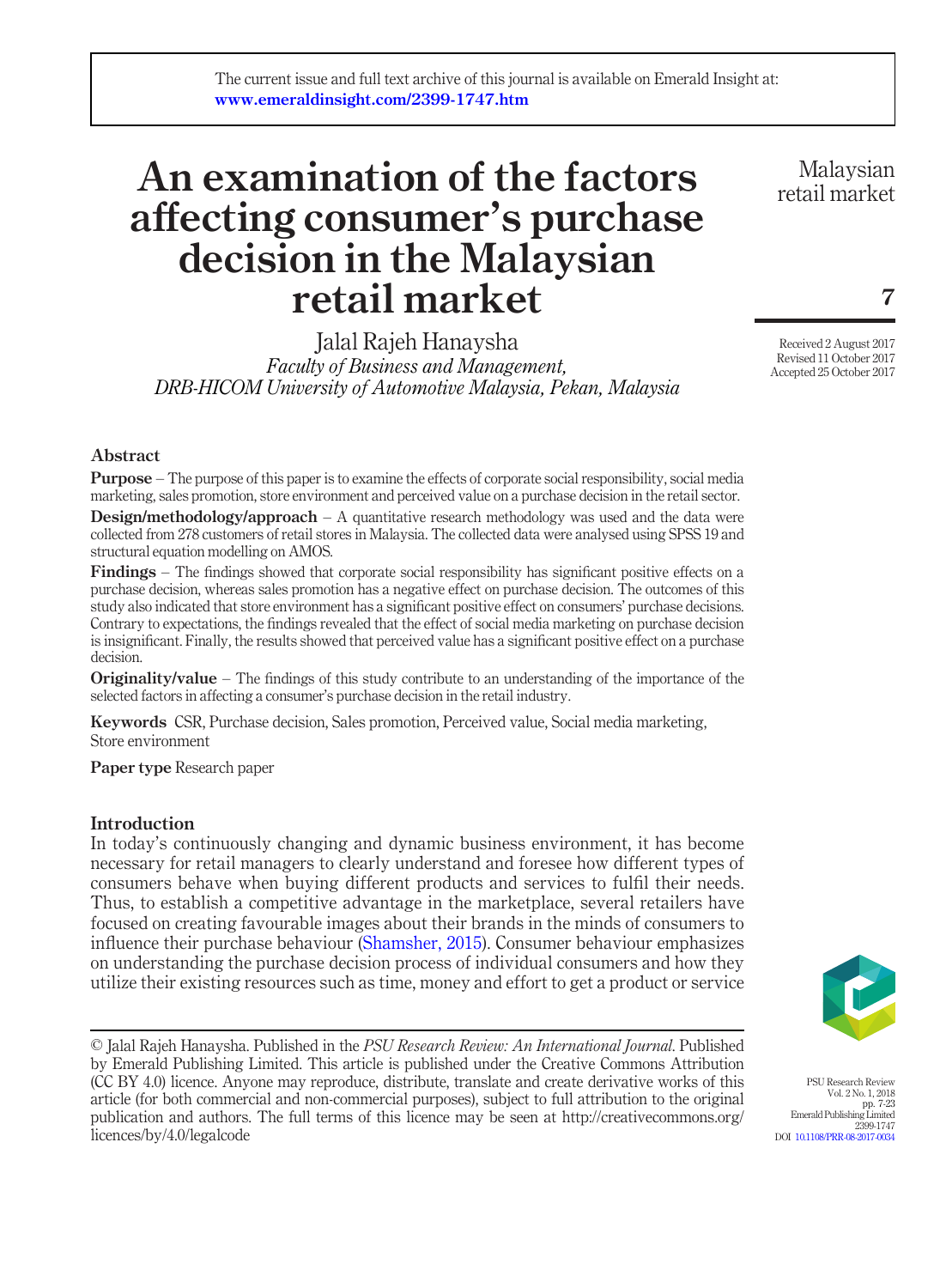[\(Schiffman and Kanuk, 2007\)](#page-14-1). Hence, retail managers should have knowledge about consumers' characteristics and preferences as they play an important role in forming purchase decisions. This information could enable them to foster their competitiveness and ensure their long-term survival.

The consumer decision-making process can be described as the phases that consumers go through in making a final purchase decision. The task of a marketer is to focus on the whole purchasing process instead of emphasizing solely on a purchase decision, because consumers experience different phases before reaching a conclusion (Basil et al.[, 2013\)](#page-11-0). Understanding buyer behaviour is not easy because several factors can influence consumer behaviour before making a purchase decision. In some cases, consumers tend to spend less time in thinking about purchasing either low- or high-value products, because they consider that fulfilling their needs is more important. This has urged marketing managers to adopt strategies that motivate consumers to purchase their offerings by creating an effective marketing plan. Previous studies reported that corporate social responsibility [\(Elg and](#page-12-0) [Hultman, 2016\)](#page-12-0) and social media marketing [\(Duffett, 2015](#page-12-1)) play significant roles in influencing a consumer's purchase behaviour and attitude towards a brand. Other scholars also considered store atmosphere ([Hosseini](#page-13-0) et al., 2014), perceived value and sales promotion [\(Andreti](#page-11-1) et al., 2013) as important predictors of consumer behaviour and brand choice.

However, although previous studies emphasized on both corporate social responsibility and social media marketing in influencing consumer behaviour, only few scholars examined their effects on purchase decision in retail industry settings, particularly in Malaysia. Furthermore, limited studies have explored the role of store environment and sales promotion in forming purchase decision. In other words, considerable research has already been done on examining consumers' purchase decisions in various business sectors, but there is no mutual agreement towards the factors conditioning consumers' purchase decision. Thus, this paper is designed to examine the effects of corporate social responsibility, social media marketing, store environment, perceived value and sales promotion on consumers' purchase decision with empirical data from department stores in Malaysia. The next sections present a brief review on past literature and methodological approach used in data collection; finally, the conclusion and recommendations for this study are established based on the findings.

## Literature review

## Purchase decision

Purchase decision involves a sequence of choices formed by a consumer before making a purchase which starts once he/she has a willingness to fulfil a need. The consumer should reach a decision with regard to the place of purchasing, the desired brand, model, purchase quantity, time to buy, amount of money to be spent and the method of payment. These decisions can be influenced by marketers by providing information about their products or services that may inform consumer's assessment process. [Schiffman and Kanuk \(2007\)](#page-14-1) stated that consumers normally search for information relevant about a specified consumption-related need from their past experiences before looking for external sources of information. In other words, past purchase experience is regarded as an internal source of information that a consumer relies on before making a decision. In addition, several consumers' decisions are most likely to be formed by integrating past purchase experience as well as marketing programs and non-commercial information sources ([Schiffman and](#page-14-1) [Kanuk, 2007](#page-14-1)). Past literature also stressed that consumers usually attempt to minimize the risk in their purchase decisions [\(Chaipradermsak, 2007](#page-11-2)).

PRR 2,1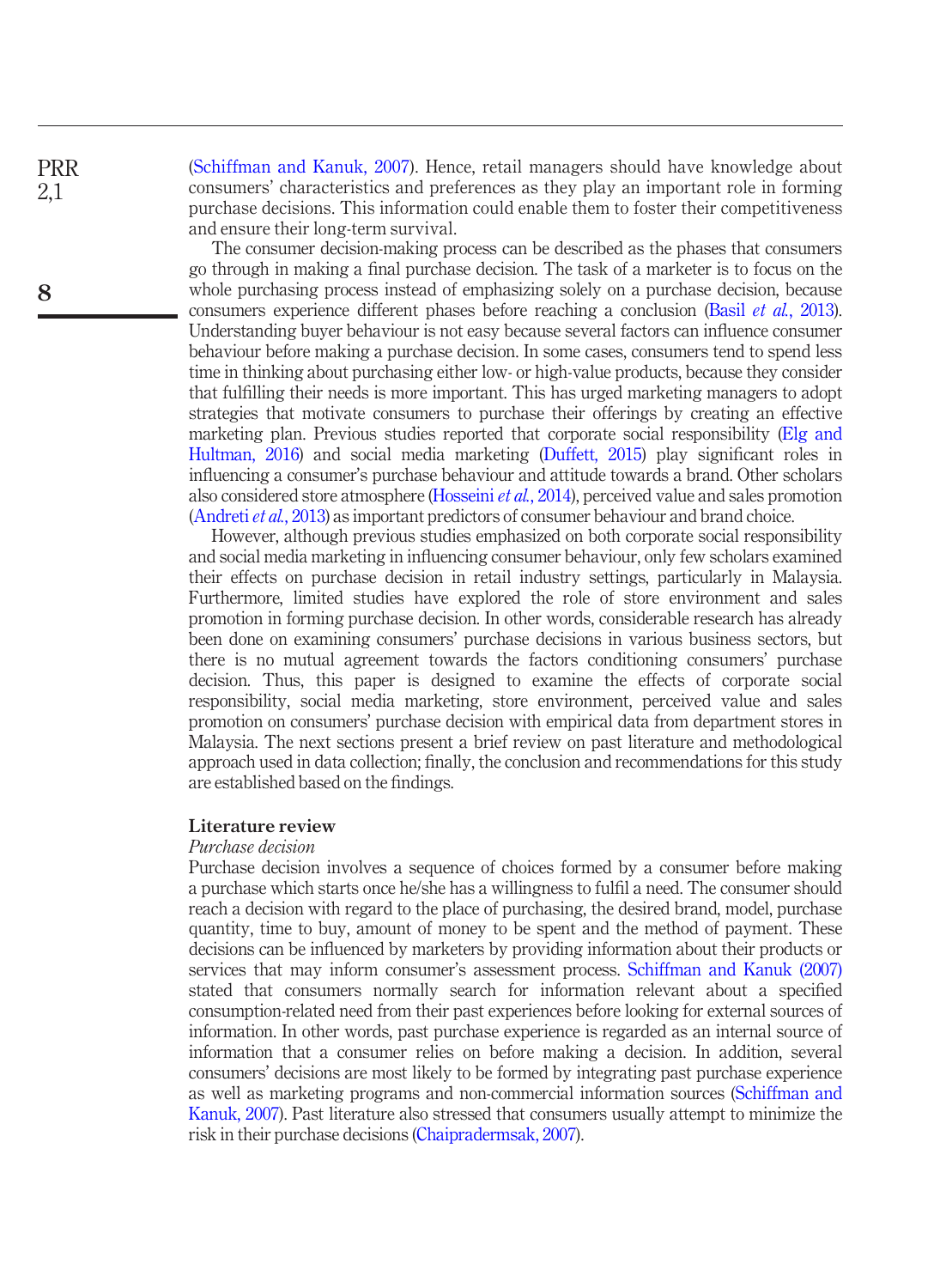[Blackwell](#page-11-3) *et al.* (2001) reported that to comprehend consumers' purchasing decisions, marketing managers should understand their consumption process and the benefits of organizational products and services in their perceptions. The authors also added that when consumers intend to buy certain products, they pass through numerous phases which would influence their purchase decision process and post-purchase behaviour. The first phase represents the problem recognition wherein consumers intend to satisfy their needs and wants. The role of marketers in this phase emerges while using advertisements, personal selling and packaging to arouse the recognition of desired needs or wants. In the second phase, consumers begin to seek information from either internal sources (usually from their past experiences) about the products or outside sources, for example, friends, family, relatives, neighbours, annual reports, publications, sales persons, social media or packaging label. Finally, consumers evaluate the alternatives and select from brands that best suit them and satisfy their needs.

#### Corporate social responsibility

Corporate social responsibility has been conceptualized in the literature by a number of scholars. However, there is no consensus on its definition and measurement despite the significant amount of research on this topic. According to [Kilcullen and Kooistra \(1999](#page-13-1), p. 158), corporate social responsibility can be conceptualized as "the degree of moral obligation that may be ascribed to corporations beyond their simple obedience to the laws of the state." Similarly, [Kotler and Lee \(2005\)](#page-13-2) expressed the concept of corporate social responsibility as an organization's commitment to enhance the welfare of a society through voluntarily business activities and support from its resources. [Erkollar and Oberer \(2012\)](#page-12-2) also illustrated that the majority of scholars view corporate social responsibility as a term through which organizations incorporate social and environmental aspects or considerations into their business processes and in their dealings with various stakeholders. Corporate social responsibility is usually used as a tactical tool for creating a positive brand image and attracting a larger number of customers [\(Reich](#page-14-2) et al., 2010).

In today's business environment that is characterized by strong rivalry, corporate social responsibility is regarded as an important strategy for assisting businesses to maintain their competitive strengths [\(Luo and Bhattacharya, 2006](#page-13-3)). [Albus \(2012\)](#page-10-0) reported that corporate social responsibility represents an important strategic marketing tool than can be employed to develop a positive brand image. Corporate social responsibility is a key strategy that organizations should exploit, not only for the purposes of uplifting profit margins, but also due to the necessity to protect the environment. For example, organizations can be involved in social responsibility activities, such as treating business stakeholders (customers, vendors and staff) well. [Pakseresht \(2010\)](#page-14-3) reported that several brands can be distinguished based on how they behave under the observation of business stakeholders. Consequently, the investment in corporate social responsibility programs enables a brand to foster its competitive advantage and improve its performance in the long term [\(El-Garaihy](#page-12-3) *et al.*, 2014; [Ghosh and Gurunathan, 2014\)](#page-12-4).

In general, corporate social responsibility is one of the key strategies that business managers adopt to create an appealing personality for provoking consumer's identification with a brand [\(Hill and Langan, 2014](#page-13-4)). Prior studies provided ample evidence that the perceptions of consumers toward corporate social responsibility influence their responses to company's products or services ([Torres](#page-15-0) *et al.*, 2012), attitudes to products, identifications with a certain brand ([Sen and Bhattacharya, 2001\)](#page-14-4) and their behavioural intentions as well as actual purchase behaviour ([Bagnoli and Watts, 2003](#page-11-4)). Past literature also showed that consumers' perception of corporate social responsibility has a positive and significant

Malaysian retail market

9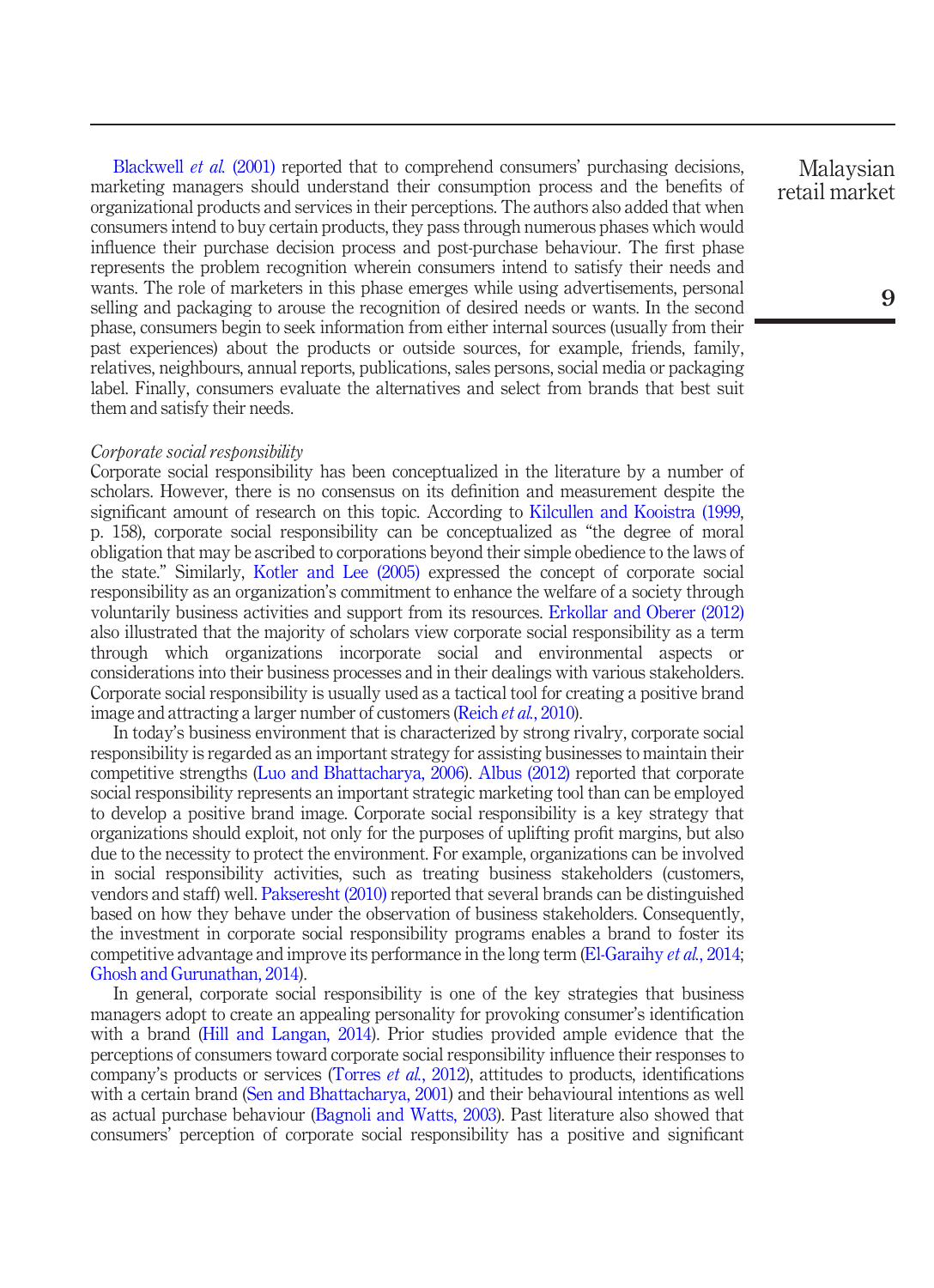PRR 2,1

influence on their attitudes and purchase intention [\(Sen and Bhattacharya, 2001;](#page-14-4) [Guchait](#page-12-5) et al.[, 2011](#page-12-5)). In addition, a number of studies reported that corporate social responsibility had a significant effect on consumers' purchase decisions [\(Bhattacharya and Sen, 2004](#page-11-5); [Elg and Hultman, 2016](#page-12-0); [Rodrigues and Borges, 2015](#page-14-5)). Based on the above discussion, the first hypothesis for this study is proposed as follows:

10

H1. Corporate social responsibility has a positive effect on purchase decision.

#### Social media marketing

Social media is an important marketing communication tool to reach and interact with customers at minimal cost and at different times of the day. Effective management and implementation of social media marketing is one of the key objectives and interests of several brands [\(Hanaysha, 2016\)](#page-13-5). Successful brands have become aware of the power of social media marketing in today's interactive marketplace for building and maintaining customer relationships, as well as communicating and interacting with larger numbers of customers [\(Bulearca and Bulearca, 2010](#page-11-6)). [Kaplan and Haenlein \(2010\)](#page-13-6) conceptualized social media as an internet-based program that provides a platform for consumers to express their own opinions, share information and past experiences using different social networks, blogs and other content areas. The efficiency of social media has empowered the marketers and customers with fast interaction and communication processes to enhance customer service, increase brand awareness and build strong customer–brand relationships. Using social media tools, consumers will have the chance to express their opinions to a larger number of individuals and also find the desired information quickly without incurring much cost [\(Severi](#page-14-6) et al., 2014).

Social media channels have appeared as the foremost convenient digital communication media through which several consumers can learn, share information and directly interact with business stakeholders [\(Chappuis](#page-12-6)  $et \ al., 2011$ ; [Qualman, 2013](#page-14-7)). With the existence of social media, business marketers will have the opportunity to interact with their existing and potential customers using two-way communications to obtain rich and valuable insights quickly and at lower costs. Marketers have also realized the additional values of social media channels through easier collaborations with brand referrals and quality of information sharing [\(Hudson](#page-13-7) et al., 2016). In addition, social media has enabled consumers to easily share important information about products or services offered by certain brands with their peers (Erdogmus [and Cicek, 2012](#page-12-7); [Mangold and Faulds, 2009](#page-14-8)). Such exchanges have provided companies with several advantages represented by cost-effectiveness, increased brand awareness, improved brand recognition, higher customer loyalty and greater profit margins.

Effective implementation of marketing programs on social media can enable organizations to create beneficial relationships with their customers by increasing customer satisfaction [\(Hanaysha, 2016](#page-13-5)) and commitment as well as generating positive word of mouth. Through the continuous development and wide-ranging applications of several social media channels, many businesses considered this way of communication to be a noteworthy prospect. They have also started looking for the best ways of using social media for sustaining their businesses, creating healthier relationships with their consumers, marketing their products and services and developing reputable images for their brands to the public. To stay competitive in today's challenging business environments, it requires firms to put prime emphasis on social media as a marketing strategy. Global companies employ several experts and consultants in social media to gain better recommendations on the contents and features of their advertisements before sharing them on social media to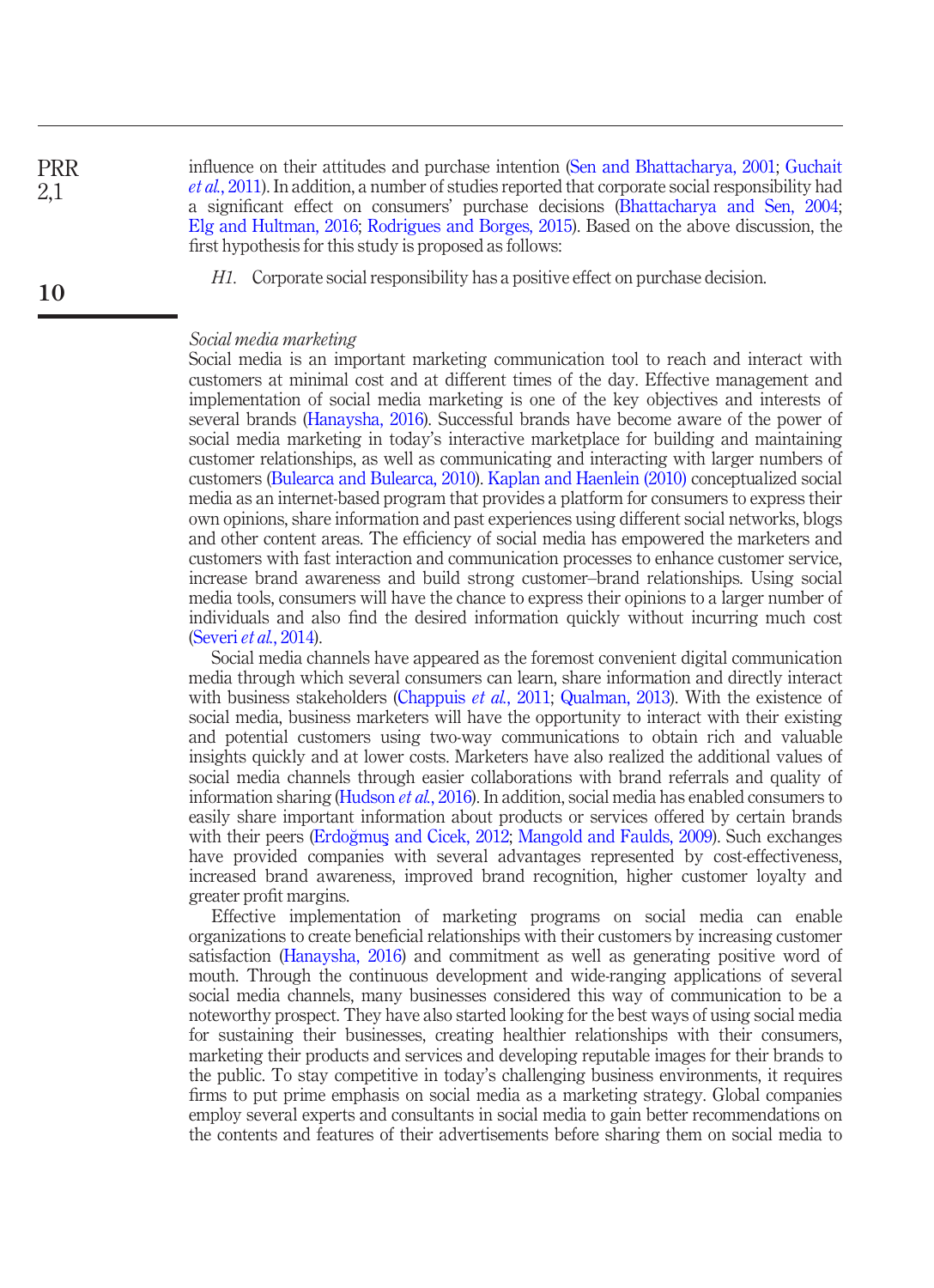maximize the efficiency of the marketing program (Erdogmus [and Cicek, 2012\)](#page-12-7).Moreover, customers regard social media communication as a tool to engage with various brands any time.

The recent developments in communication technologies have changed the ways in which consumers interact with each other. According to [Brodie](#page-11-7) *et al.* (2013), through the support of social media, organizations can build their capabilities in engaging with committed and profitable customers, influencing their perceptions towards their products or services and sharing the information with others. The authors added that social media tools enable companies to learn more about their consumers' needs and expectations. Thus, marketing through social media channels is regarded as one the most cost-effective means of communication and useful approaches to obtain customers' information ([Godes and](#page-12-8) [Mayzlin, 2009\)](#page-12-8). [Soewandi \(2015\)](#page-15-1) also indicated that as a form of marketing communication, user-generated social media plays a significant role in forming brand choice. Further, prior literature revealed that a number of scholars [\(Khatib, 2016](#page-13-8); [Yogesh and Yesha, 2014\)](#page-15-2) reported that social media marketing plays an important role in forming consumers' purchase decisions. Based on the above discussion, the following hypothesis is proposed:

H2. Social media marketing has a positive effect on purchase decision.

## Store environment

The importance of constructing an appealing physical environment has attained considerable attention from several scholars and business managers due to its power in attracting and satisfying customers (Ali *et al.*[, 2013](#page-11-8); [Han and Ryu, 2009](#page-13-9)). In retail stores, the atmospheric environment is considered as a key competitive tactic employed by retailers to stimulate consumer behaviour and increase sales volumes [\(Chebat and Michon, 2003\)](#page-12-9). The attributes of atmospheric environment focus on several stimuli such as colour, music, scene, layout and space, as they have been considered to be important clues for consumers ([Oh](#page-14-9) et al.[, 2008](#page-14-9)). [Lee and Jeong \(2012\)](#page-13-10) described physical environment as an environment that is shaped through overall layout, colour, design, decoration, surroundings and aesthetics. Particularly, the atmospheric environment in a store includes various stimuli such as ambience, colour, sound, scent, taste, layout and space, which are important clues for buyers. Prior research also established that physical environment enables a service provider to differentiate itself from rivals and influence customer's choice [\(Mahmood and Khan,](#page-14-10) [2014\)](#page-14-10).

Assessing consumers' perceptions of the characteristics of a store's environment may form certain brand associations in their minds, enhance their perception of brand value and elevate buying intentions by minimizing cost and time, as well as the efforts in acquiring potential customers [\(Kumar](#page-13-11) et al., 2010). According to [Mahmood and Khan \(2014\)](#page-14-10), the physical environment allows service providers to distinguish their brands from those of competitors and influence consumers' purchase decisions. Prior literature showed that store environment had a positive impact on consumer purchase behaviour. For instance, [Belk](#page-11-9) [\(1975\)](#page-11-9) found that the physical environment of a retail store influenced consumer's buying behaviour. Likewise, creating an attractive store atmosphere was stressed in the past studies as a key strategic factor that many retailers consider to stimulate consumer behaviour and improve their performance ([Chebat and Michon, 2003](#page-12-9)). Further support can be found in the study by [Richardson](#page-14-11) et al. (1996) who revealed that store atmosphere enhances the consumers' perceptions toward the service and product quality of the department store. Similarly, [Newman and Patel \(2004\)](#page-14-12) indicated that store environment plays an important role in affecting consumer choice.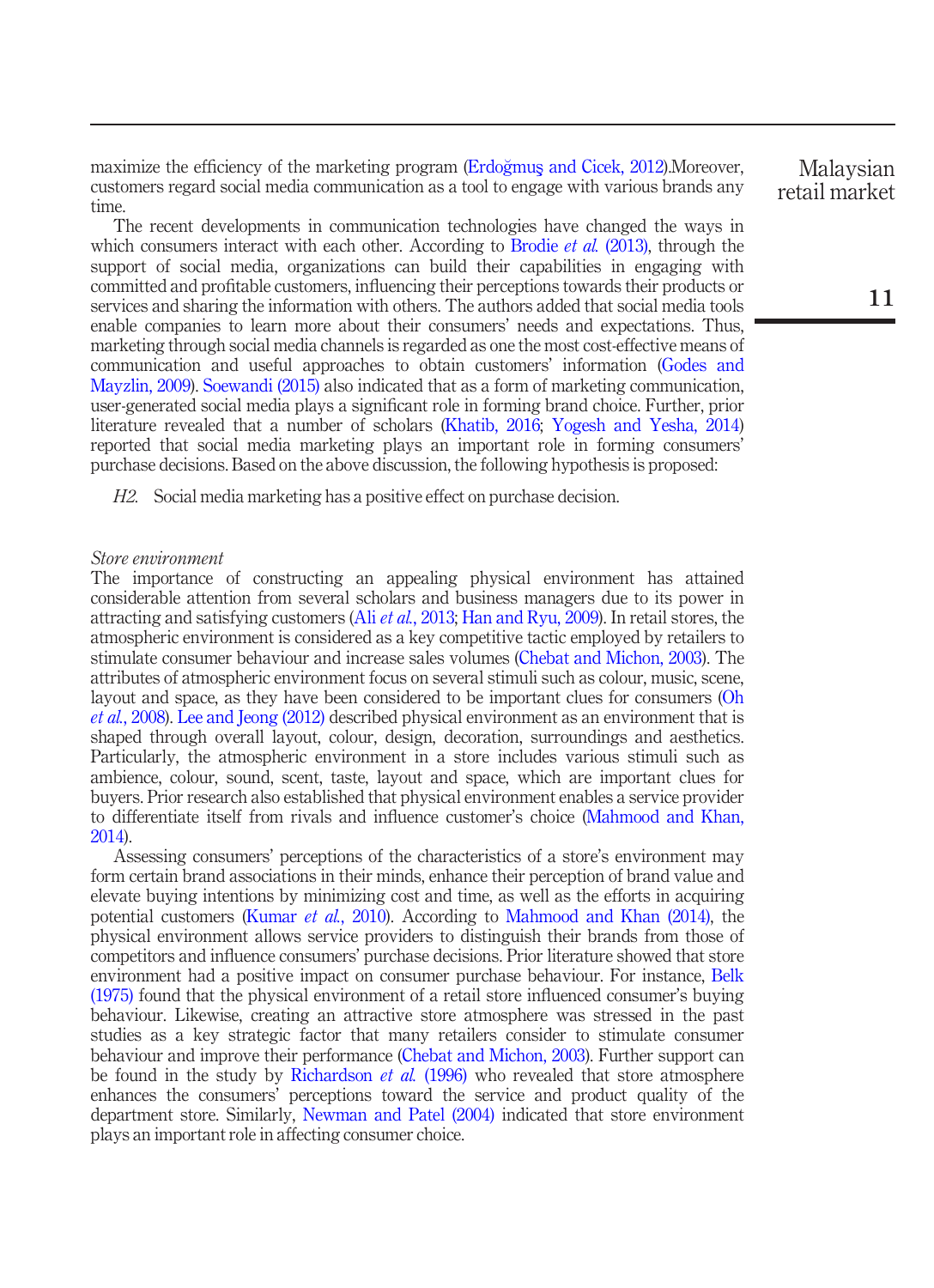Certain researchers who examined store environment in the retail context found that the ambience and store's design are important features that affect brand preference, service and product quality and price perceptions ([Baker](#page-11-10) et al., 2002; [Hanaysha, 2016;](#page-13-5) [Thang and Tan,](#page-15-3) [2003](#page-15-3)). Consistent with the views of [Newman and Patel \(2004\),](#page-14-12) physical environment is one of the key determinants of consumers' choices of a store. [Richardson](#page-14-11) et al. (1996) suggested that the aesthetics of a store can improve the perceptions of customers toward the quality of its products. Further, [Belk \(1975\)](#page-11-9) reported that the physical surroundings of a store represent the most important characteristics that influence consumer behaviour. A number of previous studies also confirmed that physical environment has a significant and positive impact on the purchase decision of consumers [\(Amofah](#page-11-11) et al., 2016; [Hosseini](#page-13-0) et al., 2014; [Hasan](#page-13-12) et al., 2016). Based on the above literature discussion, the third hypothesis for this study is proposed:

H3. Store environment has a positive effect on purchase decision.

#### Sales promotion

In the theoretical literature, promotion is regarded as a key element of marketing mix that aims to inform, encourage and remind the target market about a product of service offer in an attempt to influence the consumers' feelings, perceptions or purchasing decisions [\(Stanton](#page-15-4) et al., 2007). In other words, promotion programs are used by organizations with the purpose of communicating the benefits of certain products or services to a group of potential and existing customers [\(Reibstein, 1985](#page-14-13)). Sales promotion is widely accepted as an important component in marketing campaigns for inspiring and stimulating quicker and effective response (comprising purchase quantity and speed) to the sales of particular products or services. According to [Kotler and Keller \(2012\),](#page-13-13) sales promotion represents a strong incentive tool for attracting consumers and increasing sales volumes. [Agrawal \(1996\)](#page-10-1) conceptualized sales promotions as an aggressive strategy used by many brands to attract profitable customers and avoid issues of switching to other competitors. Thus, sales promotions are adopted by brands to motivate customers' purchases and reward fast responses (Kotler et al.[, 2004](#page-13-14)). Other benefits of sales promotion can be achieved by attracting the attention of consumers and influencing their purchase decisions.

In the previous studies, it can be observed that price promotion is one of the main strategies frequently used by a number of marketing managers to exploit their sales and performance ([Zoellner and Schaefers, 2015](#page-15-5)). Essentially, promotional sales that can be grasped through several approaches such as customer coupons, displays and price reductions are usually used in diverse retail stores around the world. Price promotions as explained by [Mullin and Cummins \(2010\)](#page-14-14) can comprise numerous forms such as buy one and then get the other one free, extra packs and money-off coupons. In the early 1990s, several retailers used price promotions to influence consumers who have price sensitivity by presenting to them the discounts on various product items. Generally, retail managers apply promotion strategies as incentives for obtaining a greater number of consumers and uplift their sales revenues ([Cui](#page-12-10) et al.[, 2016](#page-12-10)). Currently, consumers deemed to be price sensitive tend to have high awareness towards the promotional deals and look for them frequently ([Yeshin, 2006\)](#page-15-6).

Many organizations focus on sales promotions to develop and penetrate new markets, form positive brand image, convey information, improve and elevate sales and add value to the products or services as well as differentiate themselves from competitors. In past literature, several scholars analysed the association between customer loyalty and sales promotion and highlighted that current customers respond positively when they experience sales promotions ([Ehrenberg and Sharp, 2000](#page-12-11)). Additionally, sales promotions influence and

PRR 2,1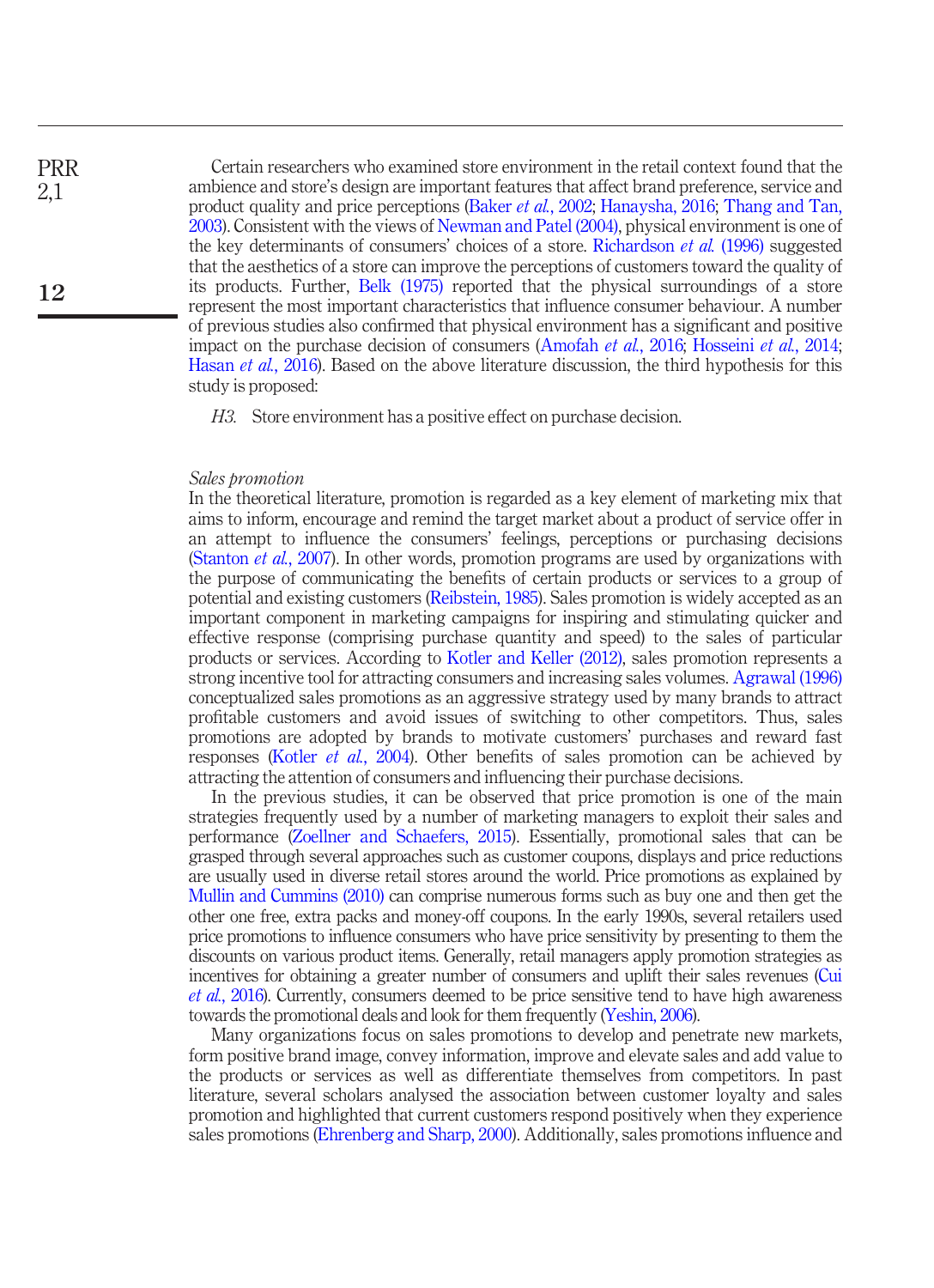stimulate customers' purchase decisions by conveying them that the products or services of a certain brand are better than those of competitors ([Hanaysha, 2016](#page-13-5)). [Köksal \(2014\)](#page-13-15) added that sales promotions have significant positive effects on brand preference and consumers' purchase intention. This is in line with [Blythe \(2005\)](#page-11-12) who illustrated that sales promotion plays a significant role in building brand awareness that can later result in purchase decision. Furthermore, previous studies reported that promotional offers have a significant influence on consumer's purchase decision [\(Andreti](#page-11-1) et al., 2013; [Biswas](#page-11-13) et al., 2013). Based on the above literature, the fourth hypothesis for this study is presented as follows:

H4. Sales promotion has a positive effect on purchase decision.

# Perceived value

Value exists when the benefits of purchasing a product or services are perceived to be better than what is spent. [Zeithaml \(1988\)](#page-15-7) illustrated that customers' perceived value can be determined through various elements such as want satisfaction, acceptable product or service for the paid price, low price in comparison with competitors and what customers get for what they give in exchange. Perceived value refers to the general assessment of consumers about the benefit of a product or service in relation with what is given and what is received in return. In marketing literature, perceived value was also defined as the psychological evaluations and feelings of consumers about the perceived benefits of purchasing a product or service (Ali [et al.](#page-11-8) 2013). According to [Dube and Renaghan \(2000\)](#page-12-12) and Mehmood and Hanaysha (2016), it is important to provide added values to build customers' loyalty and satisfaction. Furthermore, certain researchers proposed that the benefits of customer satisfaction and product quality provide superior implications for both an organization and its customers [\(Birgelen](#page-11-14) *et al.*, 1997). A number of studies also showed that perceived value plays an important role in affecting consumer's purchase decision [\(Cheng](#page-12-13) et al., 2006; [de Medeiros](#page-12-14) et al., 2016; [Yee and San, 2011](#page-15-8)). Based on the discussion that is presented above, the following hypothesis is presented:

H5. Perceived value has a positive effect on purchase decision.

Based on the above literature review and existing research gaps between the selected variables, the framework for this research is presented as follows ([Figure 1\)](#page-6-0).

# Methodology

This research aimed to examine the predictors of a purchase decision in the retail industry. Therefore, the data was collected using a survey method from 278 customers of several department stores in East Coast Malaysia. The selection of a quantitative approach to



<span id="page-6-0"></span>Figure 1. Research framework

13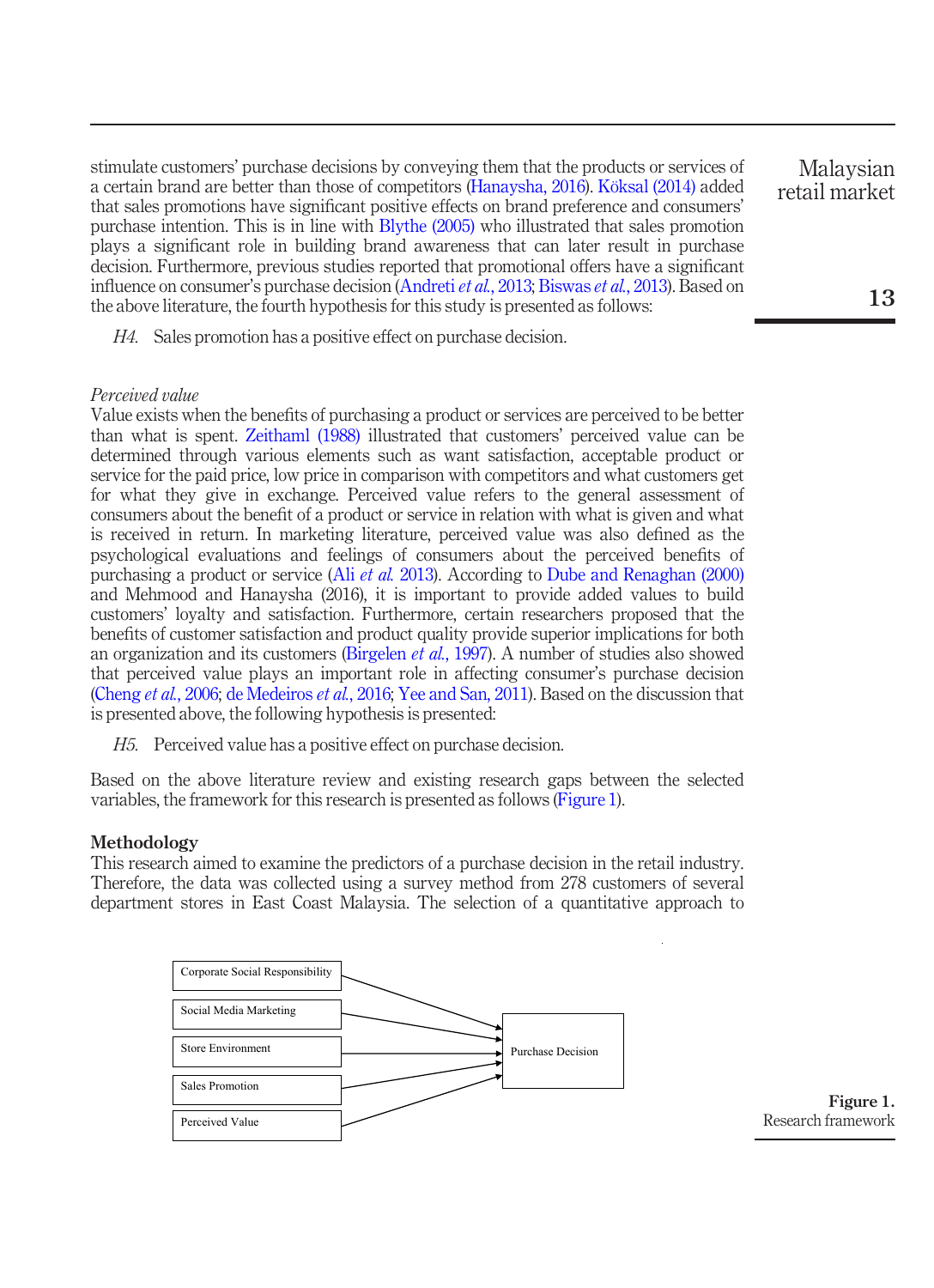conduct this research was considered appropriate to involve as many participants as possible and obtain larger number of responses. Additionally, a quantitative survey methodology is the researchers' best choice when the targeted population comprises a larger number of individuals without requiring special skills to fill in the questionnaire. [McDaniel](#page-13-16) [and Gates \(1998\)](#page-13-16) illustrated that the quantitative survey enables researchers to conduct statistical analysis and generalize the results in a given context. To minimize the response bias and sampling error, the respondents were briefed about the purpose of the study and assured that their answers will be kept confidential.

Before starting the data collection process, the questionnaire was designed based on several measurement items for the constructs. Purchase decision was measured using a five-item scale adapted from the study of [Shareef](#page-15-9) *et al.* (2008). Furthermore, the measurement scale of corporate social responsibility was adapted from [Tong and Wong \(2014\).](#page-15-10) To measure social media marketing, five items were taken from the study by [Schivinski and](#page-14-15) [Dabrowski \(2014\).](#page-14-15) In addition, the items used to measure store environment were taken from the study by [Hussain and Ali \(2015\)](#page-13-17). To measure sales promotion, a total of four items were taken from [Villarejo-Ramos and Sánchez-Franco \(2005\)](#page-15-11) and modified to fit the context of this study. Finally, perceived value was measured using four items taken from [Puncheva-](#page-14-16)[Michelotti and Michelotti \(2010\).](#page-14-16) All of the items were measured on a five-point Likert scale which ranges from strongly disagree to strongly agree.

#### Analysis of results

Out of the 384 sets of questionnaires distributed to visitors of department stores in East Coast Malaysia, only 278 responses were received from the participants. While analysing the demographic characteristics, it was found that 54.7 per cent of the respondents were women and men represented 45.3 per cent. The respondents' profile also showed that most of the participants held a bachelor degree certificate. Additionally, the respondents were classified based on monthly income and it was found that 48 participants (17.2 per cent) received an average income of less than RM 500 per month, while 15 participants (5.4 per cent) obtained a monthly income between RM 501 and RM 1000. A total of 44 responses (52 per cent) were represented by the participants with an average income of RM 1,001 to RM 4,000. Those whose monthly income ranged from RM 4001 and above accounted for 71 (25.4 per cent) responses. Furthermore, the reliability assumptions were established on all constructs and the results revealed that the value of Cronbach's alpha for the measurement scales of constructs exceeded the cut-off point of 0.70. Therefore, the reliability assumptions are fulfilled [\(Appendix](#page-16-0)).

For testing the hypotheses of this study, structural equation modelling method was used and the procedure was carried out using AMOS 18. At first, the measurement model comprising all measurement items of the constructs was drawn to calculate confirmatory factor analysis. The results indicated that the factor loadings for remaining items of each construct exceeded 0.50; therefore, convergent validity was achieved. Then, the structural model with the residual items was estimated. According to Hair *et al.* [\(2010\)](#page-13-18), the hypotheses can be tested when the fit indices in the structural model fall in the accepted range. Overall, the findings as shown in [Figure 2](#page-8-0) indicate that the structural model for this study maintained a reasonable fit with the data with the chi-square value being 376.333 1( $p = 0.000$ ); values of other criteria (GFI =  $0.841$ , AGFI =  $0.792$ , df =  $230$ , TLI =  $0.909$ , CFI =  $0.924$  and RMSEA = 0.063) attained the acceptable cut-off point based on the suggestions of Hair *et al.* [\(2010\).](#page-13-18)

To check the normal distribution of the data set, multicollinearity was calculated using AMOS 18 for all variables. According to [Tabachnick and Fidell \(2001\)](#page-15-12), multicollinearity issues exist when the relationship between any two distinct variables is 0.90 or more. As shown in [Table I](#page-8-1), the relationship between any two different variables is less than 0.90; thus, there is no

PRR 2,1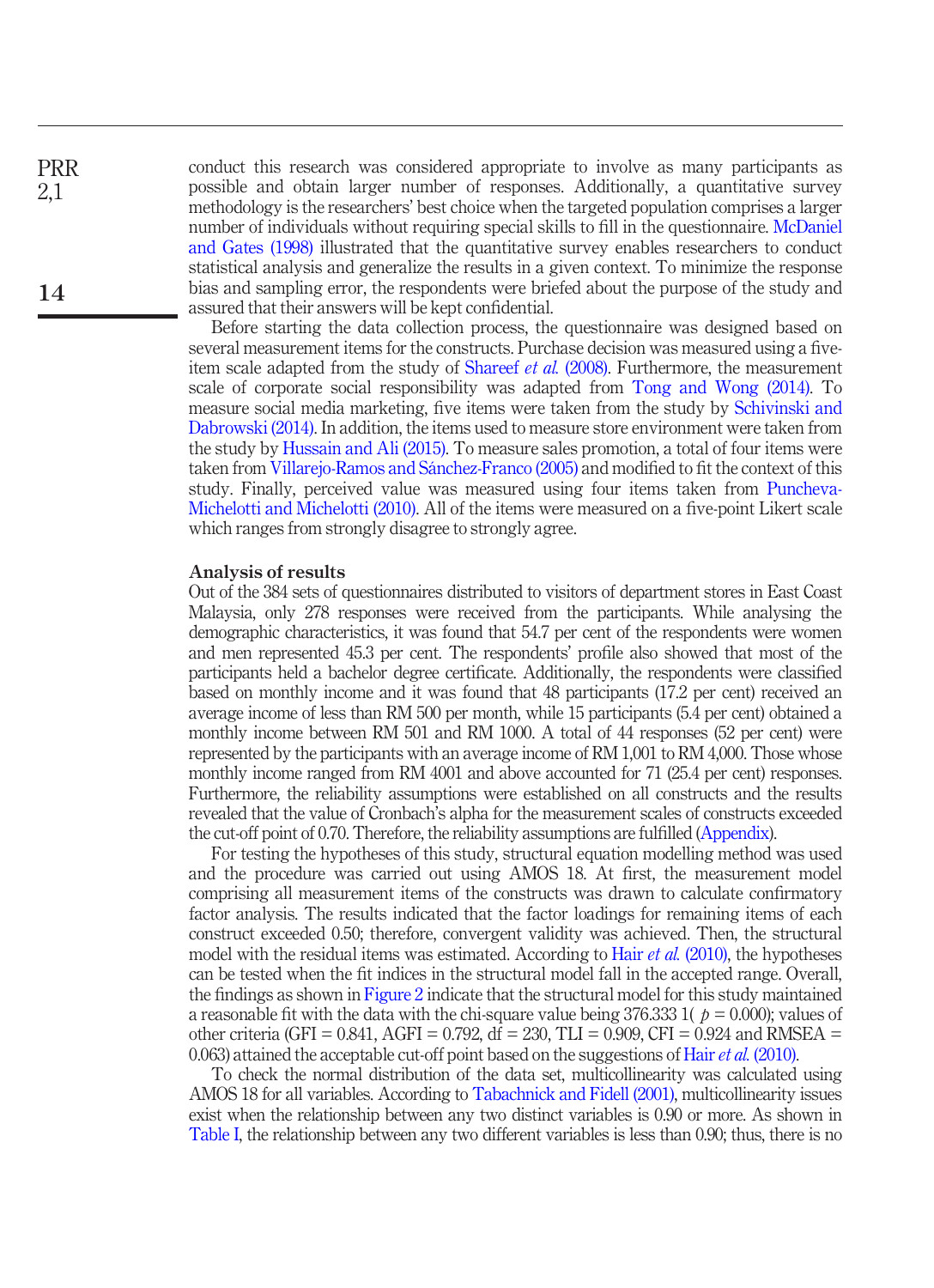

<span id="page-8-0"></span>sign of multicollinearity issues in the current data set. Furthermore, the discriminant validity among the constructs was verified by computing the average variance extracted (AVE) and correlation values between each pair of constructs. As cited by [de Pablos \(2016\)](#page-12-15), [Bagozzi](#page-11-15) et al. [\(1991\)](#page-11-15) reported that discriminant validity is achieved when the correlation values between pairs of constructs are less than 1.00. This was further advocated by [Mohammad and Yusoff \(2017\)](#page-14-17) who stated that discriminant validity exists when the correlation values between pairs constructs are below 0.95. Overall, the output confirmed the existence of discriminant validity among the constructs.

After achieving an acceptable fit for the structural model and fulfilling the reliability and validity assumptions, the hypotheses in this study were verified. The results presented in [Table II](#page-9-0) show that corporate social responsibility has a significant positive effect on purchase decision ( $\beta = 0.188$ , C.R. = 1.803,  $p < 0.10$ ); hence, *H1* is accepted. Contrary to expectations, the results showed that social media marketing has an insignificant effect on purchase decision ( $\beta = -0.165$ , C.R. = -1.536,  $\gamma > 0.05$ ); therefore, H2 is rejected. Moreover, the analysis confirmed that store environment has a significant positive effect on purchase decision ( $\beta = 0.351$ , C.R. = 2.637,  $p < 0.05$ ); consequently, H<sub>3</sub> is accepted. The results also indicated that sales promotion ( $\beta = -0.158$ , C.R. =  $-2.035$ ,  $\beta < 0.05$ ) has a significant

<span id="page-8-1"></span>

|                        | <b>Sales</b><br>promotion | Perceived<br>value | <b>Store</b><br>environment | CSR   | <b>SMM</b> | Purchase<br>decision |                       |
|------------------------|---------------------------|--------------------|-----------------------------|-------|------------|----------------------|-----------------------|
| Sales promotion        |                           |                    |                             |       |            |                      |                       |
| Perceived value        | 0.526                     |                    |                             |       |            |                      |                       |
| Store environment      | 0.531                     | 0.643              |                             |       |            |                      |                       |
| <b>CSR</b>             | 0.277                     | 0.561              | 0.421                       |       |            |                      |                       |
| Social media marketing | 0.314                     | 0.326              | 0.352                       | 0.469 |            |                      | Table I.              |
| Purchase decision      | 0.395                     | 0.734              | 0.582                       | 0.556 | 0.235      |                      | Discriminant validity |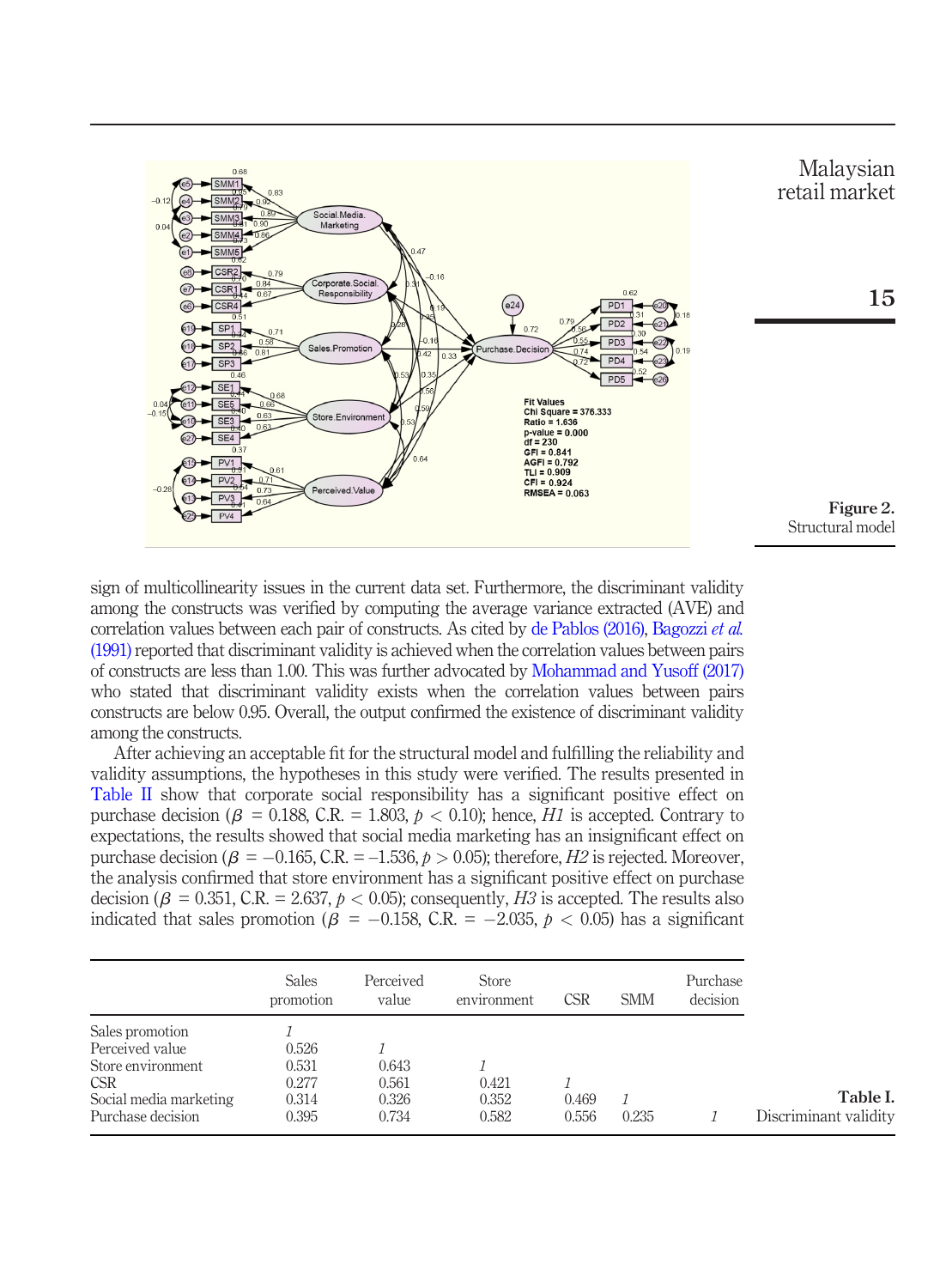negative effect on purchase decision; thus,  $H4$  is rejected. Finally, the findings of this paper showed that perceived value has a significant positive effect on purchase decision ( $\beta$  = 0.593, C.R. = 4.142,  $p < 0.05$ ), which implied that that H5 is validated. Overall, these factors explain 72 per cent of the total variance in purchase decision. PRR

## Discussion and conclusion

2,1

16

This study aimed to examine the effects of corporate social responsibility, social media marketing, sales promotion, store environment and perceived value on purchase decision in the retail industry. The findings revealed that corporate social responsibility has a significant positive effect on purchase decision and this is in line with previous researches [\(Elg and](#page-12-0) [Hultman, 2016](#page-12-0); [Green and Peloza, 2011\)](#page-12-16). [Hassan](#page-13-19) et al. (2013) stated that if individuals feel that a brand has social responsibility towards them and the society, they will prefer to select its products/services. Similarly, [Handelman and Arnold \(1999\)](#page-13-20) found that marketing activities which are socially responsible influence consumers' evaluation of a brand and enhance their willingness to purchase its offerings. The second purpose of this paper was to test the link between social media marketing and purchase decision. Contrary to expectations, the results showed that the effect of social media marketing on a consumer's purchase decision is insignificant. The insignificant result could be attributed to the lack of or inefficient marketing activities among the selected retail stores through social media. Additionally, negative word of mouth through social media sites could lead to negative perceptions among consumers, which may hinder their purchase intentions. Overall, social media sites can be a strong platform for building brand awareness, but its effect on purchase decision may not be strong enough in the retail context.

The findings of this study also showed that the store environment has a significant positive impact on purchase decision. The result was supported by many scholars [\(Amofah](#page-11-11) et al., 2016; [Hasan](#page-13-12) et al., 2016) who confirmed that the store environment plays an important role in affecting consumer purchase behaviour. [Mahmood and Khan](#page-14-10) [\(2014\)](#page-14-10) indicated that the store environment enables a brand to distinguish itself from competitors, thus leading to favourable customer's choice. Therefore, store environment is an important means through which retailers can influence consumers' behaviour and their purchase decisions. Furthermore, the results revealed that sales promotion has a negative effect on purchase decision. [Eleboda \(2017\)](#page-12-17) also confirmed that sales promotion had a negative impact on consumer purchase decision. The result was supported by [Santini](#page-14-18) *et al.* (2015) who stated that much discount leads to a state of discomfort among consumer, which will ultimately causes a sense of caution highlighted earlier, associating negatively with the hedonic features. Furthermore, [Simonson](#page-15-13) *et al.* (1994) confirmed that sales promotion had a negative impact on brands. Similar views were shared by [Shrestha \(2015\)](#page-15-14) who revealed that sales promotion does not have any effect on brand building and may lead to declining impacts for the brand, especially those which are well established. Thus, this study concludes that sales

<span id="page-9-0"></span>

|                                       | <b>Hypotheses</b>                                                                                                                                                                                                                                                                            | Standard $\beta$                                | SЕ                                        | $t$ -value                                      |                                         |
|---------------------------------------|----------------------------------------------------------------------------------------------------------------------------------------------------------------------------------------------------------------------------------------------------------------------------------------------|-------------------------------------------------|-------------------------------------------|-------------------------------------------------|-----------------------------------------|
| Table II.<br>Results of<br>hypotheses | $H1$ . CSR $\rightarrow$ Purchase decision<br>$H2$ . Social media marketing $\rightarrow$ Purchase decision<br>$H3$ . Store environment $\rightarrow$ Purchase decision<br>$H4$ . Sales promotion $\rightarrow$ Purchase decision<br>$H_5$ . Perceived value $\rightarrow$ Purchase decision | 0.188<br>$-0.165$<br>0.351<br>$-0.158$<br>0.593 | 0.089<br>0.078<br>0.134<br>0.045<br>0.132 | 1.803<br>$-1.536$<br>2.637<br>$-2.035$<br>4.142 | 0.071<br>0.125<br>0.008<br>0.042<br>*** |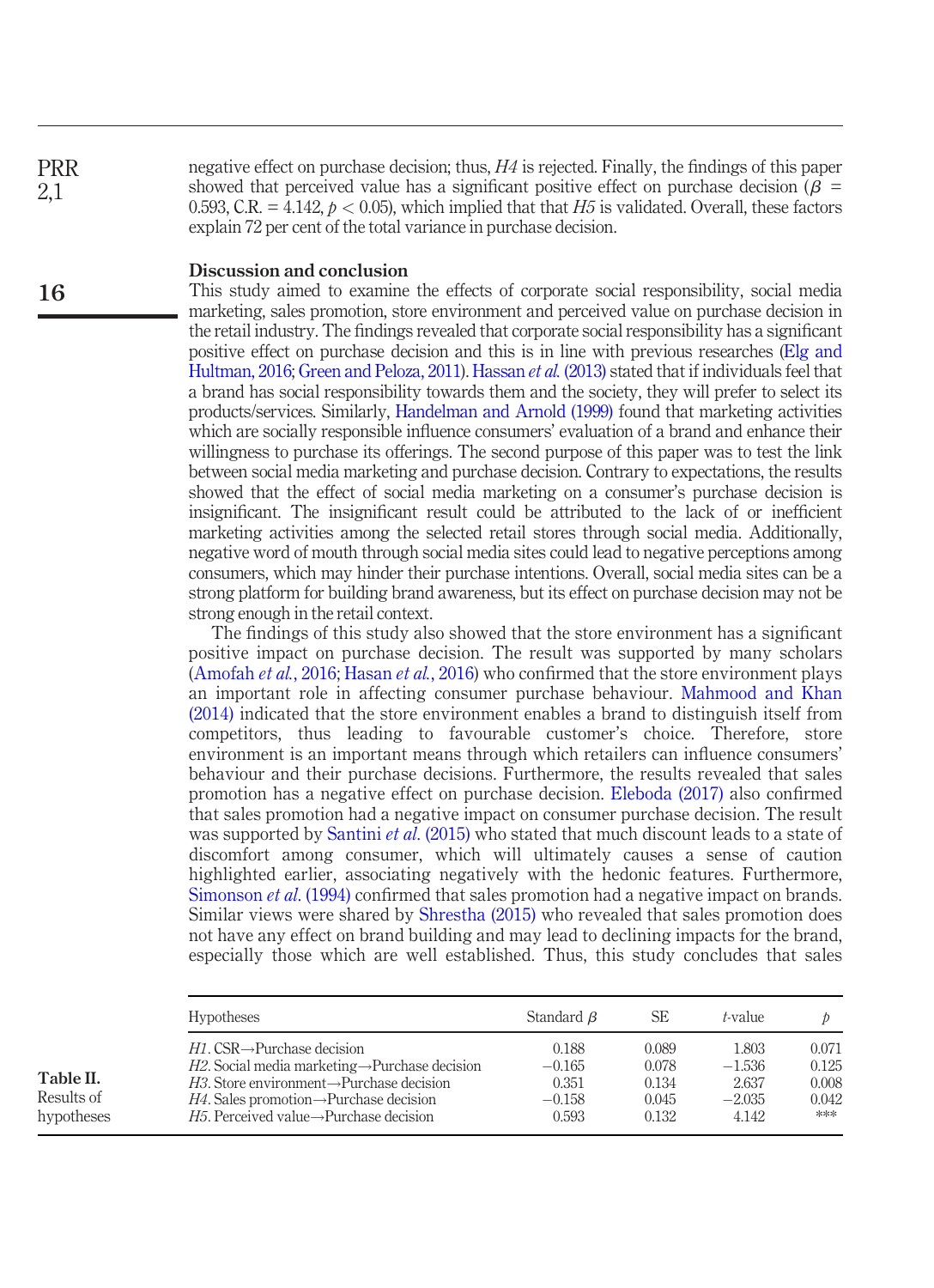promotions could have a negative effect on consumers' perceptions towards brand quality as lower priced items tend to have low quality.

Finally, the outcomes of this research confirmed that perceived value has a significant positive effect on purchase decision. The results were supported by a number of researchers ([Astuti, Silalahi, and Wijaya, 2015](#page-11-16); Bakırtas[, 2013;](#page-11-17) [Cheng](#page-12-13) et al., [2006;](#page-12-13) [Nochai and Nochai, 2011\)](#page-14-19) who reported that perceived value plays a significant role in affecting purchase decision. [Demirgünescedil \(2015\)](#page-12-18) also reported that perceived value plays an important role in affecting consumers' purchase decisions. This means that marketing programs associated with added values reinforce consumers' purchases and improve organizational profitability. Consequently, retailers are recommended to cultivate their customer value to attain greater competitive advantages in the presence of competitive marketplace environment. This study also suggests that retailers should focus on communicating their product values to customers and compare their prices with those competitors and observe how they influence consumers' purchase decisions.

This study has some limitations which would provide directions for future research. Firstly, the main focus of the study was restricted to department stores and involved only consumers. Therefore, future studies can extend the scope by collecting the data at different areas in the country and include several staff of department stores to get better insights into the important factors in retail sector. Secondly, the data were gathered through quantitative survey using structured questions; thus, future studies can involve other research methodologies to confirm the findings. Additionally, the sample size used in this study may not be enough to represent the population. Thus, future studies are recommended to rely on larger sample sizes and in different industry contexts. Future studies may also examine other marketing factors, such as cultural factors and reference groups to gain further insights about their role in affecting consumers' purchase decision in the retail sector. Finally, only five independent variables were examined in this study; hence, future research can consider other factors that can influence consumers' purchase decision in the Malaysian retail sector such as service quality and store image.

#### Implications

The examination of the direct effects of corporate social responsibility, social media marketing, store environment, sales promotion and perceived value on purchase decision in the retail industry provides a theoretical contribution to the existing literature in this field. This study is one of the few research studies which attempted to examine the causal link between these variables. Particularly, the findings have theoretical significance by providing empirical evidence with regard to the relationships between the stated factors and purchase decision. Furthermore, there are useful practical implications for the business practitioners of retail stores. Managers can benefit from the results of this research to achieve better recognition and sustainable competitive advantage. The findings of this study also indicate that managers should understand the implications with respect to social media marketing in the Malaysian context; although this variable was found to be insignificant in affecting purchase decision in the retail context, it may yield different outcomes in future research.

## References

- <span id="page-10-1"></span>Agrawal, D. (1996), "Effect of brand loyalty on advertising and trade promotions: a game theoretic analysis with empirical evidence", Marketing Science, Vol. 15 No. 1, pp. 86-108.
- <span id="page-10-0"></span>Albus, H. (2012), "The effects of corporate social responsibility on service recovery evaluations in casual dining restaurants", Master's dissertation, University of Central Florida Orlando, FL.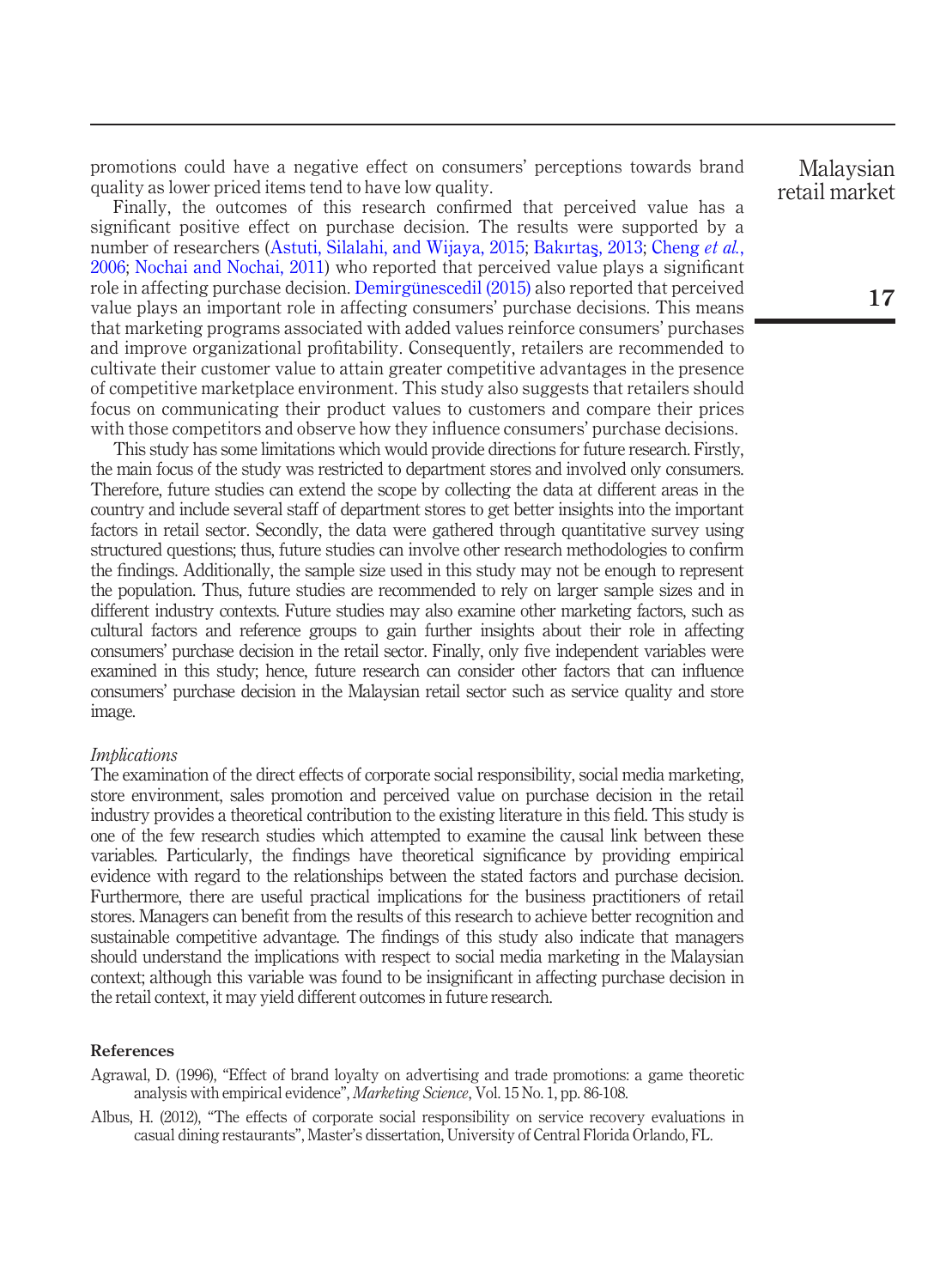<span id="page-11-17"></span><span id="page-11-16"></span><span id="page-11-15"></span><span id="page-11-14"></span><span id="page-11-13"></span><span id="page-11-12"></span><span id="page-11-11"></span><span id="page-11-10"></span><span id="page-11-9"></span><span id="page-11-8"></span><span id="page-11-7"></span><span id="page-11-6"></span><span id="page-11-5"></span><span id="page-11-4"></span><span id="page-11-3"></span><span id="page-11-2"></span><span id="page-11-1"></span><span id="page-11-0"></span>

| <b>PRR</b><br>2,1 | Ali, F., Omar, R. and Amin, M. (2013), "An examination of the relationships between physical<br>environment, perceived value, image and behavioural intentions: a SEM approach towards<br>Malaysian resort hotels", <i>Journal of Hotel and Tourism Management</i> , Vol. 27 No. 2, pp. 9-26.                                                      |
|-------------------|----------------------------------------------------------------------------------------------------------------------------------------------------------------------------------------------------------------------------------------------------------------------------------------------------------------------------------------------------|
|                   | Amofah, O., Gyamfi, I. and Tutu, C.O. (2016), "The influence of service marketing mix on customer<br>choice of repeat purchase of restaurant in Kumasi, Ghana", European Journal of Business and<br>Management, Vol. 8 No. 11, pp. 102-112.                                                                                                        |
| 18                | Andreti, J., Zhafira, N.H., Akmal, S.S. and Kumar, S. (2013), "The analysis of product, price, place,<br>promotion and service quality on customers' buying decision of convenience store: a survey of<br>young adult in Bekasi, West Java, Indonesia", International Journal of Advances in Management<br>and Economics, Vol. 2 No. 6, pp. 72-78. |
|                   | Astuti, R., Silalahi, R.L.R. and Wijaya, G.D.P. (2015), "Marketing strategy based on marketing mix<br>influence on purchasing decisions of Malang apples consumers at giant Olympic garden mall<br>(MOG), Malang city, East Java province, Indonesia", Agriculture and Agricultural Science<br><i>Procedia</i> , Vol. 3, pp. 67-71.                |
|                   | Bagnoli, M. and Watts, S.G. (2003), "Selling to socially responsible consumers: competition and the<br>private provision of public goods", Journal of Economics & Management Strategy, Vol. 12 No. 3,<br>pp. 419-445.                                                                                                                              |
|                   | Bagozzi, R.P., Yi, Y. and Phillips, L.W. (1991), "Assessing construct validity in organizational research",<br>Administrative Science Quarterly, Vol. 63, pp. 421-458.                                                                                                                                                                             |
|                   | Baker, J., Parasuraman, A., Grewal, D. and Voss, G.B. (2002), "The influence of multiple store<br>environment cues on perceived merchandise value and patronage intentions", Journal of<br><i>Marketing</i> , Vol. 66 No. 2, pp. 120-141.                                                                                                          |
|                   | Bakırtaş, H. (2013), "Impact of sales promotion on purchase decision of consumers: an application in<br>tourism sector", Journal of Human Sciences, Vol. 10 No. 1, pp. 676-694.                                                                                                                                                                    |
|                   | Basil, G., Etuk, E. and Ebitu, E.T. (2013), "The marketing mix element as determinants of consumer's<br>choice of made-in-Nigeria shoes in Cross River state", European Journal of Business and<br><i>Management, Vol.</i> 5 No. 6, pp. 141-147.                                                                                                   |
|                   | Belk, R.W. (1975), "Situational variables and consumer behaviour", Journal of Consumer Research,<br>Vol. 2 No. 3, pp. 157-164.                                                                                                                                                                                                                     |
|                   | Bhattacharya, C.B. and Sen, S. (2004), "Doing better at doing good: when, why, and how consumers<br>respond to corporate social initiatives", <i>California Management Review</i> , Vol. 47 No. 1, pp. 9-24.                                                                                                                                       |
|                   | Biswas, A., Bhowmick, S., Guha, A. and Grewal, D. (2013), "Consumer evaluations of sale prices: role of<br>the subtraction principle", <i>Journal of Marketing</i> , Vol. 77, No. 4, pp. 49-66.                                                                                                                                                    |
|                   | Blackwell, R.D., Miniard, P.W. and Engel, J.F. (2001), Consumer Behavior, 9th ed., South-Western<br>Thomas Learning, Mason, OH.                                                                                                                                                                                                                    |
|                   | Blythe, S.E. (2005), "Digital signature law of the United Nations, European Union, United Kingdom and<br>United States: promotion of growth in E-commerce with enhanced security", Richmond Journal<br>of Law and Technology, Vol. 11 No. 2, pp. 6-8.                                                                                              |
|                   | Birgelen, M., Wetzels, M. and de Ruyter, K. (1997), "Commitment in service relationships: An empirical<br>test of its antecedents and consequence", paper presented at the EMAC Annual Conference,<br>University of Warwick, 20-23 May, pp. 1255-1271.                                                                                             |
|                   | Brodie, R.J., Ilic, A., Juric, B. and Hollebeek, L. (2013), "Consumer engagement in a virtual Brand<br>community: an exploratory analysis", <i>Journal of Business Research</i> , Vol. 66 No. 1,<br>pp. 105-114.                                                                                                                                   |
|                   | Bulearca, M. and Bulearca, S. (2010), "Twitter: A viable marketing tool for SMEs", Journal of Global<br>Business & Management Research, Vol. 2 No. 4, pp. 296-309.                                                                                                                                                                                 |
|                   | Chaipradermsak, T. (2007), "The influential factors on consumers' purchasing decision in Bangkok pet<br>retailing business", MBA Thesis, Shinawatra University.                                                                                                                                                                                    |
|                   |                                                                                                                                                                                                                                                                                                                                                    |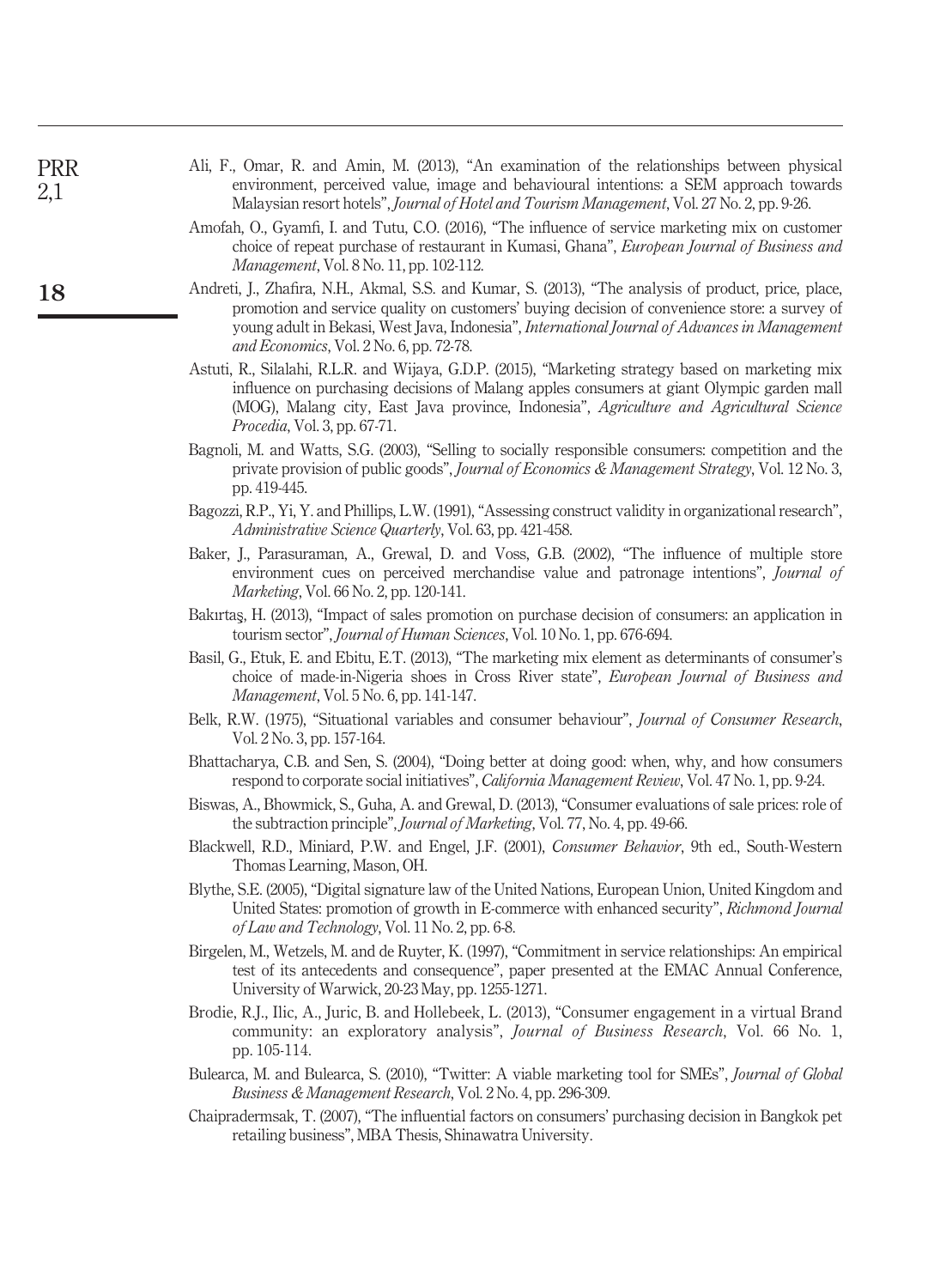- <span id="page-12-6"></span>Chappuis, B. Gaffey, B. and Parvizi, P. (2011), "Are your customers becoming digital junkies", McKinsey Quarterly, available at: [www.mckinsey.com/business-functions/marketing-and-sales/](http://www.mckinsey.com/business-functions/marketing-and-sales/our-insights/are-your-customers-becoming-digital-junkies) [our-insights/are-your-customers-becoming-digital-junkies](http://www.mckinsey.com/business-functions/marketing-and-sales/our-insights/are-your-customers-becoming-digital-junkies) (accessed 8 July 2017).
- <span id="page-12-9"></span>Chebat, J.C. and Michon, R. (2003), "Impact of ambient odors on mall shoppers' emotions, cognition, and spending: a test of competitive causal theories", Journal of Business Research, Vol. 56 No. 7, pp. 529-539.
- <span id="page-12-13"></span>Cheng, M.S., Cripps, H. and Chen, C.H. (2006), "The relationships between perceived quality, perceived value, and purchase intentions – a study in internet marketing", Australian and New Zealand Marketing Academy Conference, Brisbane, pp. 1-7, available at: [http://eprints.utar.edu.my/1921/](http://eprints.utar.edu.my/1921/1/Microsoft_Word_-_Factors_influencing_consumers_willingness_to_purchase_PLBs.pdf) 1/Microsoft\_Word\_-\_Factors\_influencing\_consumer'[s\\_willingness\\_to\\_purchase\\_PLBs.pdf](http://eprints.utar.edu.my/1921/1/Microsoft_Word_-_Factors_influencing_consumers_willingness_to_purchase_PLBs.pdf)
- <span id="page-12-10"></span>Cui, B., Yang, K. and Chou, T. (2016),"Analyzing the impact of price promotion strategies on manufacturer sales performance", Journal of Service Science and Management, Vol. 9 No. 2, pp. 182-187.
- <span id="page-12-14"></span>de Medeiros, J.F., Ribeiro, J.L.D. and Cortimiglia, M.N. (2016), "Influence of perceived value on purchasing decisions of green products in Brazil", Journal of Cleaner Production, Vol. 110, pp. 158-169.
- <span id="page-12-15"></span>de Pablos, P.O. (2016), "Managerial strategies and solutions for business success in Asia", *Business* Science Reference, University of Oviedo.
- <span id="page-12-18"></span>Demirgünescedil, B.K. (2015), "Relative importance of perceived value, satisfaction and perceived risk on willingness to pay more", International Review of Management and Marketing, Vol. 5 No. 4, pp. 211-220.
- <span id="page-12-12"></span>Dube, L. and Renaghan, L. (2000), "Creating visible customer value". Cornell Hotel and Restaurant Administration Quarterly, Vol. 41 No. 1, pp. 62-72.
- <span id="page-12-1"></span>Duffett, R.G. (2015), "Facebook advertising's influence on intention-to-purchase and purchase amongst millennials", Internet Research, Vol. 25 No. 4, pp. 498-526.
- <span id="page-12-17"></span>Eleboda, S.S. (2017), "Sales promotion as a strategy in service marketing: exploring the believability dilemma and consumer purchase decision", American Journal of Marketing Research, Vol. 3 No. 2, pp. 8-15.
- <span id="page-12-0"></span>Elg, U. and Hultman, J. (2016), "CSR: retailer activities vs consumer buying decisions", International Journal of Retail & Distribution Management, Vol. 44 No. 6, pp. 640-657.
- <span id="page-12-3"></span>El-Garaihy, W.H., Mobarak, A.K.M. and Albahussain, S.A. (2014), "Measuring the impact of corporate social responsibility practices on competitive advantage: a mediation role of reputation and customer satisfaction", International Journal of Business and Management, Vol. 9 No. 5, pp. 109-124.
- <span id="page-12-11"></span>Ehrenberg, A. and Sharp, B. (2000), "Managerial uses of descriptive marketing models-the case of the Dirichlet", Doctoral dissertation, Griffith University.
- <span id="page-12-7"></span>Erdoğmus, DE. and Cicek, M. (2012), "The impact of social media marketing on Brand loyalty", Procedia-Social and Behavioral Sciences, Vol. 58, pp. 1353-1360.
- <span id="page-12-2"></span>Erkollar, A. and Oberer, B.J. (2012), "Responsible business: the European Union is driving forward the European strategies on corporate social responsibility", Journal of EU Research in Business, Vol. 2012, pp. 1-15.
- <span id="page-12-4"></span>Ghosh, D. and Gurunathan, L. (2014), "Linking perceived corporate social responsibility and intention to quit: the mediating role of job embeddedness", Vision: The Journal of Business Perspective, Vol. 18 No. 3, pp. 175-183.
- <span id="page-12-8"></span>Godes, D. and Mayzlin, D. (2009), "Firm-created word-of-mouth communication: Evidence from a field test", Marketing Science, Vol. 28 No. 4, pp. 721-739.
- <span id="page-12-16"></span>Green, T. and Peloza, J. (2011), "How does corporate social responsibility create value for consumers?", Journal of Consumer Marketing, Vol. 28 No. 1, pp. 48-56.
- <span id="page-12-5"></span>Guchait, P. Anner, M. and Wu, L. (2011),"Customer perceptions of corporate social responsibility of service firms: Impact on customer attitudes and behavioral intentions", available at: [http://scholarworks.](http://scholarworks.umass.edu/cgi/viewcontent.cgi?article=1034&context=gradcon) [umass.edu/cgi/viewcontent.cgi?article=1034&context=gradconf\\_hospitality](http://scholarworks.umass.edu/cgi/viewcontent.cgi?article=1034&context=gradcon) (accessed 5 January 2016).

Malaysian retail market

19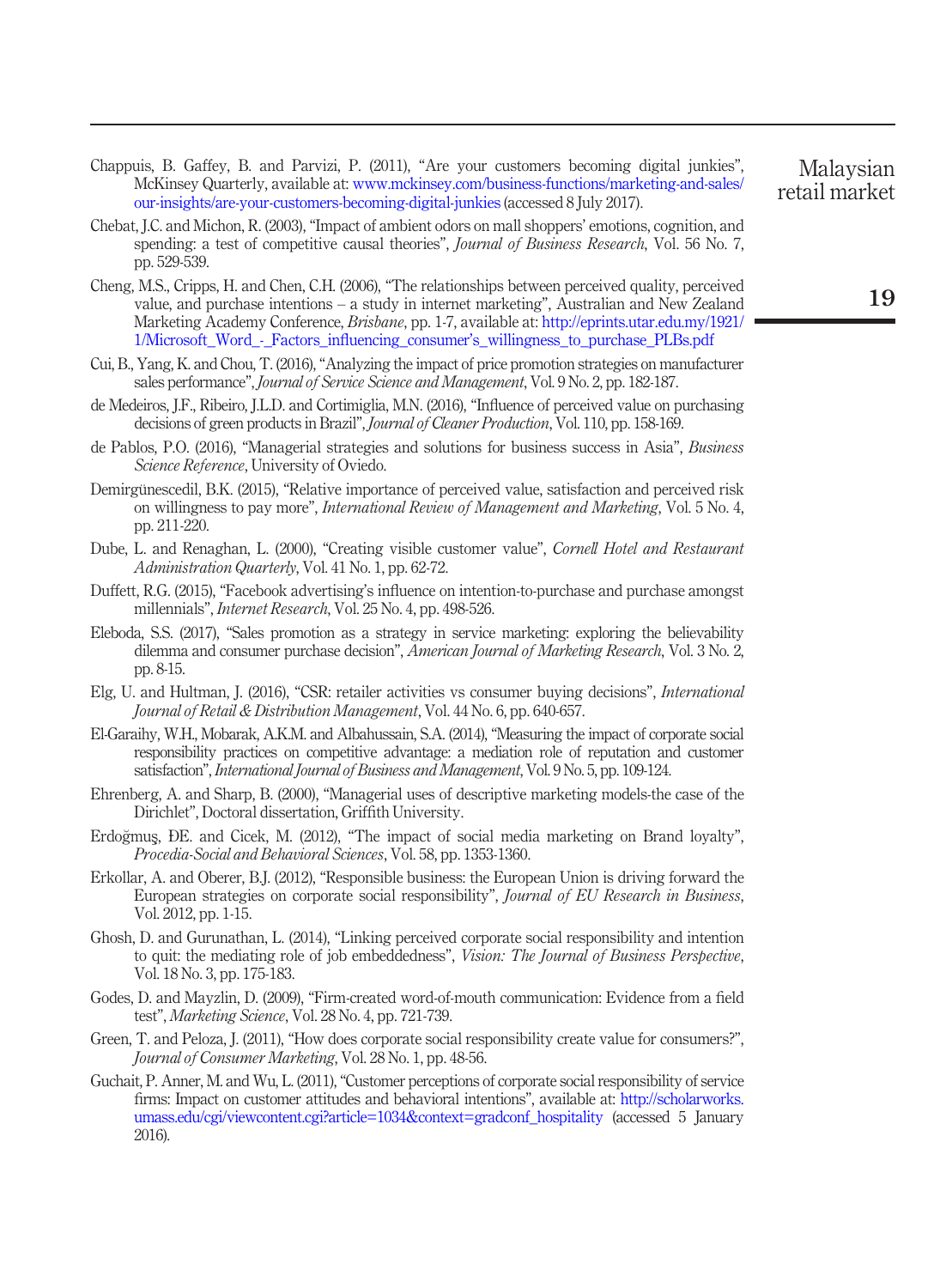<span id="page-13-20"></span><span id="page-13-19"></span><span id="page-13-18"></span><span id="page-13-17"></span><span id="page-13-16"></span><span id="page-13-15"></span><span id="page-13-14"></span><span id="page-13-13"></span><span id="page-13-12"></span><span id="page-13-11"></span><span id="page-13-10"></span><span id="page-13-9"></span><span id="page-13-8"></span><span id="page-13-7"></span><span id="page-13-6"></span><span id="page-13-5"></span><span id="page-13-4"></span><span id="page-13-3"></span><span id="page-13-2"></span><span id="page-13-1"></span><span id="page-13-0"></span>

| <b>PRR</b><br>2,1 | Hair, J.F., Jr., Black, W.C., Jr., Babin, B.J., Anderson, R.E. and Tatham, R.L. (2010), <i>Multivariate Data</i><br>Analysis, 7th ed., Prentice Hall, Upper Saddle River, NJ.                                                                                                                                     |
|-------------------|-------------------------------------------------------------------------------------------------------------------------------------------------------------------------------------------------------------------------------------------------------------------------------------------------------------------|
|                   | Han, H. and Ryu, K. (2009), "The roles of the physical environment, price perception, and customer<br>satisfaction in determining customer loyalty in the family restaurant industry", Journal of<br>Hospitality and Tourism Research, Vol. 33 No. 4, pp. 487-510.                                                |
| 20                | Hanaysha, J. (2016), "The importance of social media advertisements in enhancing Brand equity: a<br>study on fast food restaurant industry in Malaysia", <i>Business and Economic Research</i> , Vol. 6<br>No. 1, pp. 46-51.                                                                                      |
|                   | Handelman, J.M. and Arnold, S.J. (1999), "The role of marketing actions with a social dimension:<br>appeals to the institutional environment", <i>Journal of Marketing</i> , Vol. 63 No. 3, pp. 33-48.                                                                                                            |
|                   | Hasan, S., Wahid, M., Syafi, M. and Basalamah, I. (2016), "Marketing mix effect on the decision of customers<br>in the matter in choosing the home purchase loans in pt. Bni 46 griya bni (persero) tbk branch<br>Makassar", International Journal of Business and Management Invention, Vol. 5 No. 6, pp. 20-30. |
|                   | Hassan, L., Shaw, D., Shiu, E., Walsh, G. and Parry, S. (2013), "Uncertainty in ethical consumer choice:<br>A conceptual model", <i>Journal of Consumer Behaviour</i> , Vol. 12 No. 3, pp. 182-193.                                                                                                               |
|                   | Hill, R.P. and Langan, R. (2014), <i>Handbook of Research on Marketing and Corporate Social</i><br>Responsibility, Edward Elgar Publishing, Northampton, MA.                                                                                                                                                      |
|                   | Hosseini, Z., Jayashree, S. and Malarvizhi, C. (2014), "Store image and its effect on customer perception<br>of retail stores", Asian Social Science, Vol. 10 No. 21, pp. 223-235.                                                                                                                                |
|                   | Hudson, S., Huang, L., Roth, M.S. and Madden, T.J. (2016), "The influence of social media interactions<br>on consumer-brand relationships: a three-country study of brand perceptions and marketing<br>behaviors", International Journal of Research in Marketing, Vol. 33 No. 1, pp. 27-41.                      |
|                   | Hussain, R. and Ali, M. (2015), "Effect of store atmosphere on consumer purchase intention",<br>International Journal of Marketing Studies, Vol. 7 No. 2, pp. 35-43.                                                                                                                                              |
|                   | Kaplan, A.M. and Haenlein, M. (2010), "Users of the world, unite! the challenges and opportunities of<br>social media", <i>Business Horizons</i> , Vol. 53 No. 1, pp. 59-68.                                                                                                                                      |
|                   | Khatib, F. (2016), "The impact of social media characteristics on purchase decision empirical study of<br>Saudi customers in Aseer region", <i>International Journal of Business and Social Science</i> , Vol. 7<br>No. 4, pp. 41-50.                                                                             |
|                   | Kilcullen, M. and Kooistra, J.O. (1999), "At least do no harm: sources on the changing role of<br>business ethics and corporate social responsibility", Reference Services Review, Vol. 27<br>No. 2, pp. 158-178.                                                                                                 |
|                   | Köksal, Y. (2014), "The efficiency of monetary and non-monetary sales promotions on brand preference:<br>a case of Albanian GSM companies", Journal of the School of Business Administration, Istanbul<br><i>University</i> , Vol. 43 No. 2, pp. 319-331.                                                         |
|                   | Kotler, P. and Keller, K.L. (2012), Marketing Management, 14th ed., Pearson Education Limited, Upper<br>Saddle River, NJ.                                                                                                                                                                                         |
|                   | Kotler, P. and Lee, N. (2005), Corporate Social Responsibility: Doing the Most Good for Your Company<br>and Your Cause, John Wiley & Sons, Hoboken, NJ.                                                                                                                                                           |
|                   | Kotler, P., Wong, V., Saunders, J. and Armstrong, G. (2004), Principles of Marketing, 4th ed., Prentice Hall, NJ.                                                                                                                                                                                                 |
|                   | Kumar, I., Garg, R. and Rahman, Z. (2010), "Influence of retail atmospherics on customer value in an<br>emerging market condition", Great Lakes Herald, Vol. 4 No. 1, pp. 1-13.                                                                                                                                   |
|                   | Lee, S. and Jeong, M. (2012), "Effects of e-servicescape on consumers' flow experiences", <i>Journal of</i><br>Hospitality and Tourism Technology, Vol. 3 No. 1, pp. 47-59.                                                                                                                                       |
|                   | Luo, X. and Bhattacharya, C.B. (2006), "Corporate social responsibility, customer satisfaction, and<br>market value", <i>Journal of Marketing</i> , Vol. 70 No. 4, pp. 1-18.                                                                                                                                      |
|                   | McDaniel, C. and Gates, R.H. (1998), Marketing Research Essentials, South-Western College,<br>OH.                                                                                                                                                                                                                 |
|                   |                                                                                                                                                                                                                                                                                                                   |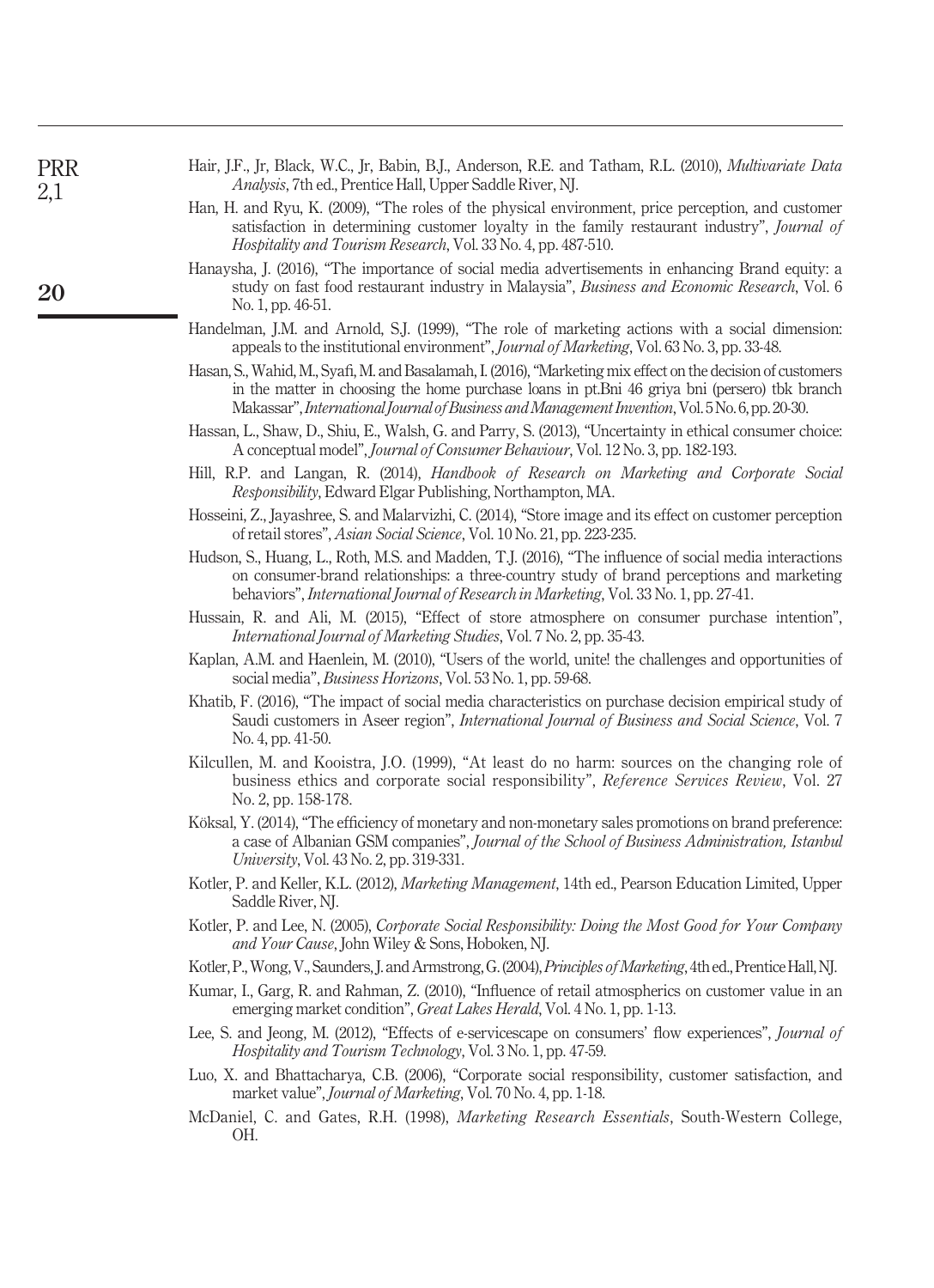- <span id="page-14-10"></span>Mahmood, R. and Khan, S.M. (2014), "Impact of service marketing mixes on customer perception: a study on Eastern Bank Limited, Bangladesh", European Journal of Business and Management, Vol. 6 No. 34, pp. 164-167.
- <span id="page-14-8"></span>Mangold, W.G. and Faulds, D.J. (2009), "Social media: the new hybrid element of the promotion mix", Business Horizons, Vol. 52 No. 4, pp. 357-365.
- <span id="page-14-17"></span>Mohammad, J.A.M. and Yusoff, M.S.B. (2017), "Psychometric properties of the mentor behaviour scale in a sample of Malaysian medical students", Journal of Taibah University Medical Sciences, Vol. 10 No. 2, pp. 159-168.
- <span id="page-14-14"></span>Mullin, R. and Cummins, J. (2010), Sales Promotion: How to Create, Implement and Integrate Campaigns That Really Work, 4th ed., Kogan Page Publishers.
- <span id="page-14-12"></span>Newman, A.J. and Patel, D. (2004), "The marketing directions of two fashion retailers", *European* Journal of Marketing, Vol. 38 No. 7, pp. 770-789.
- <span id="page-14-19"></span>Nochai, R. and Nochai, T. (2011), "The influence of sale promotion factors on purchase decisions: a case study of portable PCs in Thailand", International Proceedings of Economics Development & Research, p. 130.
- <span id="page-14-9"></span>Oh, J., Fiorito, S.S., Cho, H. and Hofacker, C.F. (2008), "Effects of design factors on store image and expectation of merchandise quality in web-based stores", Journal of Retailing and Consumer Services, Vol. 15 No. 4, pp. 237-249.
- <span id="page-14-3"></span>Pakseresht, A. (2010), "Brand equity and corporate responsibility: a review of brand valuation methods", available at: [http://stud.epsilon.slu.se/1932/1/pakseresht\\_a\\_101019.pdf](http://stud.epsilon.slu.se/1932/1/pakseresht_a_101019.pdf) (accessed 20 January 2016).
- <span id="page-14-16"></span>Puncheva-Michelotti, P. and Michelotti, M. (2010), "The role of the stakeholder perspective in measuring corporate reputation", *Marketing Intelligence & Planning*, Vol. 28 No. 3, pp. 249-274.
- <span id="page-14-7"></span>Qualman, E. (2013), Socialnomics: How Social Media Transforms the Way We Live and Do Business, John Wiley & Sons, Hoboken, NJ.
- <span id="page-14-13"></span>Reibstein, D.J. (1985), *Marketing, Concepts, Strategies, and Decisions*, Prentice Hall, NJ.
- <span id="page-14-2"></span>Reich, A.Z., Xu, Y.H. and McCleary, K.W. (2010), "The influence of social responsibility image relative to product and service quality on brand loyalty: an exploratory study of quick-service restaurants", Hospitality Review, Vol. 28 No. 1, pp. 20-50.
- <span id="page-14-11"></span>Richardson, P., Jain, A.K. and Dick, A. (1996), "The influence of store aesthetics on evaluation of private label brands", Journal of Product & Brand Management, Vol. 5 No. 1, pp. 19-28.
- <span id="page-14-5"></span>Rodrigues, P. and Borges, A.P. (2015), "Corporate social responsibility and its impact in consumer decision-making", Social Responsibility Journal, Vol. 11 No. 4, pp. 690-701.
- <span id="page-14-18"></span>Santini, F.D.O., Sampaio, C.H., Perin, M.G. and Vieira, V.A. (2015), "An analysis of the influence of discount sales promotion in consumer buying intent and the moderating effects of attractiveness", Revista de Administração (São Paulo), Vol. 50 No. 4, pp. 416-431.
- <span id="page-14-1"></span>Schiffman, L.G. and Kanuk, L.L. (2007), *Consumer Behavior*, 9th ed., Prentice-Hall, NJ.
- <span id="page-14-15"></span>Schivinski, B. and Dabrowski, D. (2014), "The effect of social media communication on consumer perceptions of brands", Journal of Marketing Communications, Vol. 22 No. 2, pp. 1-26.
- <span id="page-14-4"></span>Sen, S. and Bhattacharya, C.B. (2001), "Does doing good always lead to doing better? Consumer reactions to corporate social responsibility", Journal of Marketing Research, Vol. 38 No. 2, pp. 225-243.
- <span id="page-14-6"></span>Severi, E., Ling, K.C. and Nasermoadeli, A. (2014), "The impacts of electronic word of mouth on brand equity in the context of social media", *International Journal of Business and Management*, Vol. 9 No. 8, pp. 84-96.
- <span id="page-14-0"></span>Shamsher, R. (2015), "Store image and its impact on consumer behaviour", Elk Asia Pacific Journal of Marketing and Retail Management, Vol. 7 No. 2, pp. 1-27.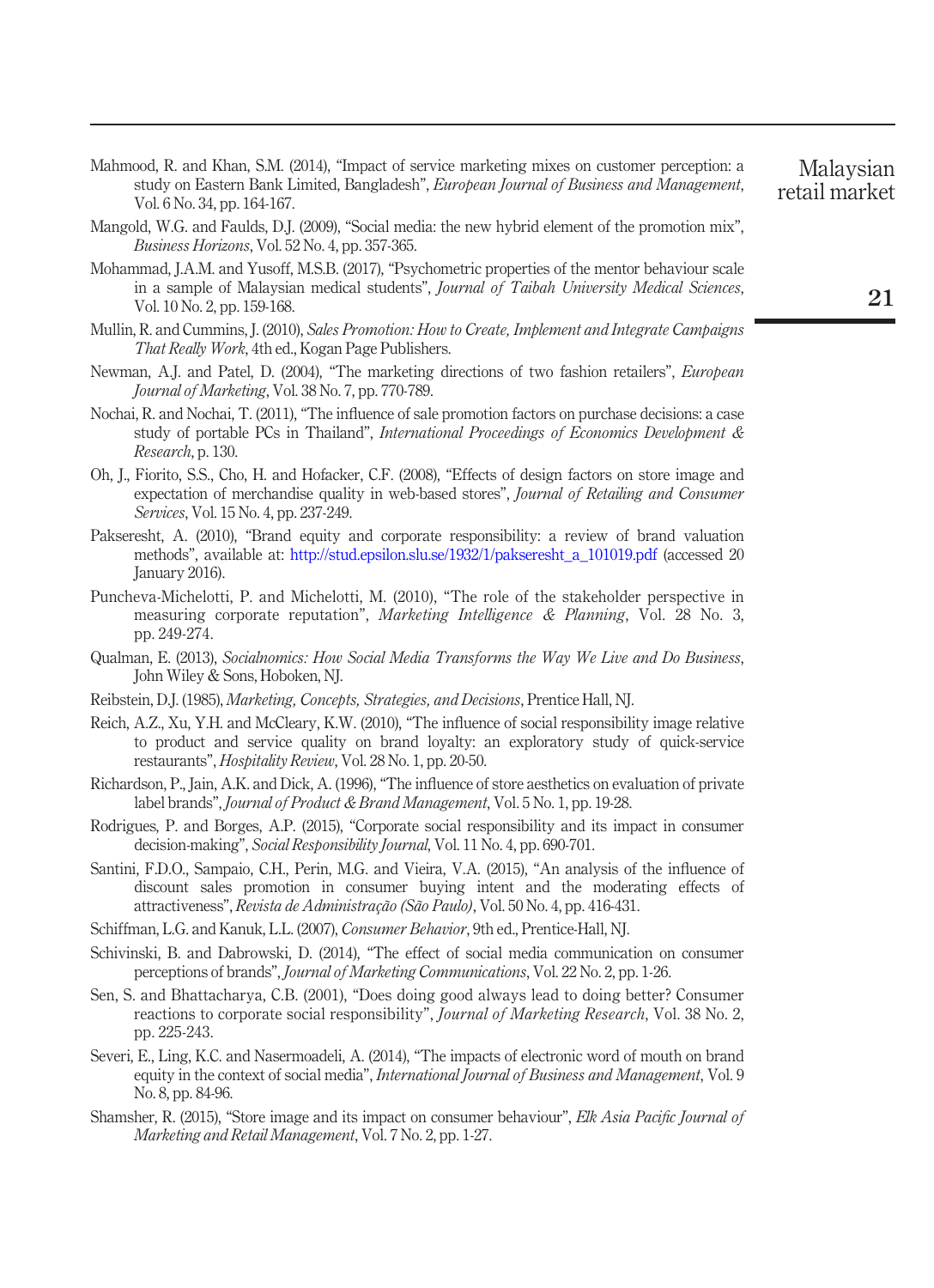<span id="page-15-14"></span><span id="page-15-13"></span><span id="page-15-12"></span><span id="page-15-9"></span><span id="page-15-4"></span><span id="page-15-3"></span><span id="page-15-1"></span>

| <b>PRR</b><br>2,1 | Shareef, M.A., Kumar, U. and Kumar, V. (2008), "Role of different electronic-commerce (EC) quality<br>factors on purchase decision: a developing country perspective", <i>International Journal of</i><br><i>Electronic Marketing and Retailing</i> , Vol. 2 No. 2, pp. 92-113.                                                                                                                 |
|-------------------|-------------------------------------------------------------------------------------------------------------------------------------------------------------------------------------------------------------------------------------------------------------------------------------------------------------------------------------------------------------------------------------------------|
|                   | Shrestha, A. (2015), "Effects of sales promotion on purchasing decision of customer: a case study of<br>Baskin Robbins ice–cream franchise Thailand", Master's thesis, Bangkok University.                                                                                                                                                                                                      |
| 22                | Simonson, I., Carmon, Z. and O'curry, S. (1994), "Experimental evidence on the negative effect of product<br>features and sales promotions on brand choice", <i>Marketing Science</i> , Vol. 13 No. 1, pp. 23-40.                                                                                                                                                                               |
|                   | Soewandi, M. (2015), "The impact of social media communication forms on Brand equity dimensions<br>and consumer purchase intention", <i>iBuss Management</i> , Vol. 3 No. 2, pp. 204-213.                                                                                                                                                                                                       |
|                   | Stanton, W.J., Etzel, M.J. and Walker, B.J. (2007), <i>Marketing</i> , 14th ed., McGraw-Hill, Irwin.                                                                                                                                                                                                                                                                                            |
|                   | Tabachnick, B.G. and Fidell, L.S. (2001), Using Multivariate Statistics, Allyn and Bacon, Boston, MA.                                                                                                                                                                                                                                                                                           |
|                   | Thang, D.C.L. and Tan, B.L.B. (2003), "Linking consumer perception to preference of retail stores: an<br>empirical assessment of the multi-attributes of store image", <i>Journal of Retailing and Consumer</i><br>Services, Vol. 10 No. 4, pp. 193-200.                                                                                                                                        |
|                   | Tong, C. and Wong, A. (2014), "The influences of corporate social responsibility to customer<br>repurchases intentions, customer word-of-mouth intentions and customer perceived food quality<br>of fast-food restaurants in Hong Kong and the mediating effects of corporate reputation", <i>British</i><br><i>Journal of Economics, Management &amp; Trade, Vol. 4 No. 11, pp. 1655-1678.</i> |
|                   | Torres, A., Bijmolt, T.H., Tribó, J.A. and Verhoef, P. (2012), "Generating global Brand equity through<br>corporate social responsibility to key stakeholders", <i>International Journal of Research in</i><br><i>Marketing</i> , Vol. 29 No. 1, pp. 13-24.                                                                                                                                     |
|                   | Villarejo-Ramos, A.F. and Sánchez-Franco, M.J. (2005), "The impact of marketing communication and<br>price promotion on brand equity", <i>Journal of Brand Management</i> , Vol. 12 No. 6, pp. 431-444.                                                                                                                                                                                         |
|                   | Yee, C.J. and San, N.C. (2011), "Consumers' perceived quality, perceived value and perceived risk<br>towards purchase decision on automobile", American Journal of Economics and Business<br><i>Administration, Vol. 3 No. 1, pp. 47-57.</i>                                                                                                                                                    |
|                   | Yeshin, T. (2006), Sales Promotion, Cengage Learning EMEA.                                                                                                                                                                                                                                                                                                                                      |
|                   | Yogesh, F. and Yesha, M. (2014), "Effect of social media on purchase decision", <i>Pacific Business Review</i><br>International, Vol. 6 No. 11, pp. 45-50.                                                                                                                                                                                                                                      |
|                   | Zeithaml, V.A. (1988), "Consumer perceptions of price, quality, and value: a means-end model and                                                                                                                                                                                                                                                                                                |

<span id="page-15-7"></span><span id="page-15-5"></span>Zoellner, F. and Schaefers, T. (2015), "The impact of price promotion types on sales and brand perception of premium products", *Developments in Marketing Science: Proceedings of the* Academy of Marketing Science in Ideas in Marketing: Finding the New and Polishing the Old, Springer, Cham, pp. 528-528.

<span id="page-15-11"></span><span id="page-15-10"></span><span id="page-15-8"></span><span id="page-15-6"></span><span id="page-15-2"></span><span id="page-15-0"></span>synthesis of evidence", *The Journal of Marketing*, Vol. 52 No. 3, pp. 2-22.